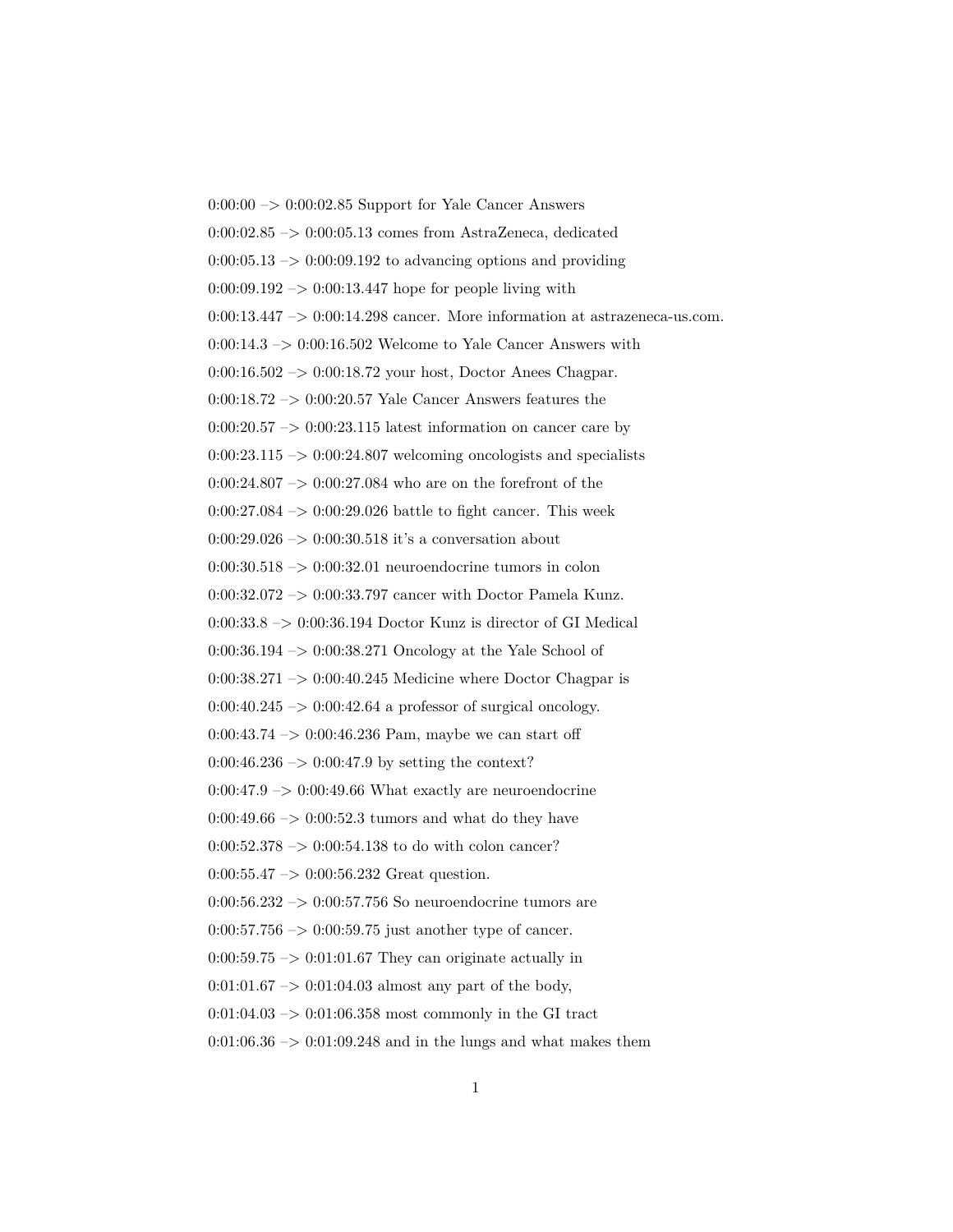$0:01:09.248 \rightarrow 0:01:11.852$  different from colon cancer is what the  $0:01:11.852 \rightarrow 0:01:14.53$  cells look like under the microscope.  $0:01:14.53 \rightarrow 0:01:16.57$  So it's actually a completely different  $0:01:16.57 \rightarrow 0:01:19.199$  type of cancer than colon adenocarcinoma,  $0:01:19.2 \rightarrow 0:01:21.14$  which is the most common  $0:01:21.14 \rightarrow 0:01:22.692$  type of colon cancer.  $0:01:23.76 \rightarrow 0:01:25.324$  So these neuroendocrine tumors  $0:01:25.324 \rightarrow 0:01:27.67$  they can arise in the colon,  $0:01:27.67 \rightarrow 0:01:30.407$  which would make them a colon cancer.  $0:01:30.41 \rightarrow 0:01:33.14$  But they look different under the microscope.  $0:01:33.14 \rightarrow 0:01:35.486$  So they're not exactly the same 0:01:35.49 –> 0:01:37.054 garden variety colon cancer  $0:01:37.054 \rightarrow 0:01:39.009$  that we usually think about?  $0:01:39.72 \rightarrow 0:01:42.786$  That's correct, and so we would call 0:01:42.786  $\Rightarrow$  0:01:45.318 those a neuroendocrine tumor of the  $0:01:45.318 \rightarrow 0:01:47.592$  colon and what's unique about these  $0:01:47.592 \rightarrow 0:01:50.595$  is that we try our best to  $0:01:50.595 \rightarrow 0:01:52.476$  identify where these cancers start,  $0:01:52.476 \rightarrow 0:01:54.048$  because that has implications  $0:01:54.048 \rightarrow 0:01:56.479$  on how we treat that cancer.  $0:01:56.48 \rightarrow 0:01:59.266$  So they may start in the colon,  $0:01:59.27 \rightarrow 0:02:02.056$  which is in fact actually quite rare. 0:02:02.06 –> 0:02:03.736 Most commonly, they'll originate  $0:02:03.736 \rightarrow 0:02:06.25$  in the small intestines in the  $0:02:06.32 \rightarrow 0:02:08.05$  pancreas and in the lungs,  $0:02:08.05 \rightarrow 0:02:10.948$  and they can spread to lymph nodes  $0:02:10.95 \rightarrow 0:02:12.61$  or to the liver.  $0:02:12.61 \rightarrow 0:02:14.685$  And so when someone says  $0:02:14.685 \rightarrow 0:02:16.998$  they have a colon cancer,  $0:02:17 \rightarrow 0:02:19.155$  we often just assume that  $0:02:19.155 \rightarrow 0:02:20.448$  that's colon adenocarcinoma.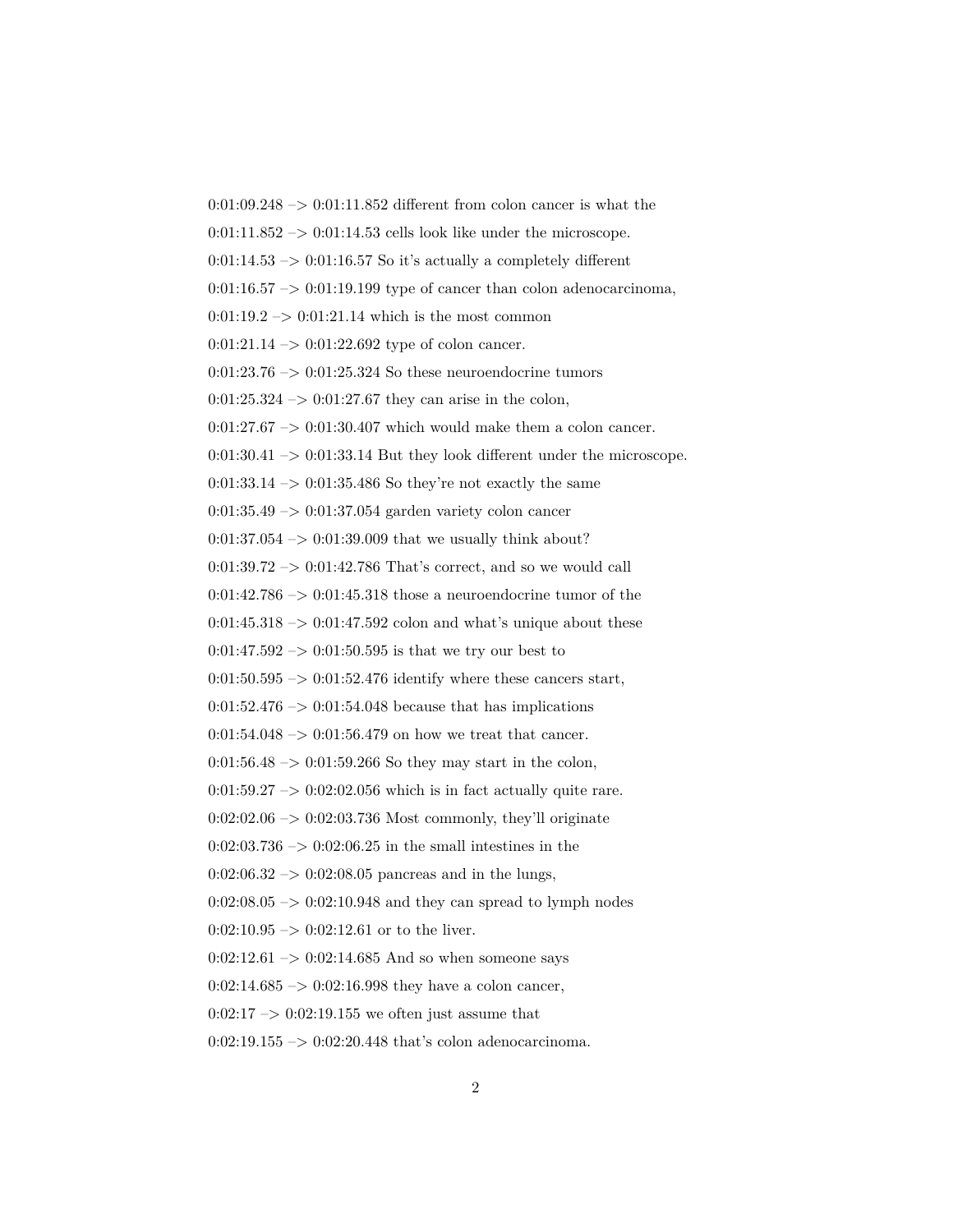$0:02:20.45 \rightarrow 0:02:23.048$  The garden variety, as you said.  $0:02:23.05 \rightarrow 0:02:25.619$  But what's very important is that we  $0:02:25.619 \rightarrow 0:02:28.753$  rely on our pathologists to tell us  $0:02:28.753 \rightarrow 0:02:31.687$  exactly what histologic type, that means,  $0:02:31.69 \rightarrow 0:02:34.084$  what the cancer cells look like  $0:02:34.084 \rightarrow 0:02:36.227$  under the microscope to determine  $0:02:36.227 \rightarrow 0:02:39.029$  whether it's an adenocarcinoma or a 0:02:39.03 –> 0:02:40.398 neuroendocrine tumor. 0:02:40.398  $\rightarrow$  0:02:42.45 Let's talk a little bit more  $0:02:42.516 \rightarrow 0:02:44.116$  about how that process actually  $0:02:44.116 \rightarrow 0:02:46.229$  happens and what the big deal is.  $0:02:46.23 \rightarrow 0:02:47.982$  I mean, for many people they  $0:02:47.982 \rightarrow 0:02:49.958$  may think a cancer is a cancer,  $0:02:49.96 \rightarrow 0:02:51.969$  and I don't want 0:02:51.97 –> 0:02:53.686 neuroendocrine cancers.  $0:02:53.69 \rightarrow 0:02:55.12$  I don't want this cancers, 0:02:55.12  $\rightarrow$  0:02:57.129 and I don't want that cancer, 0:02:57.13  $\rightarrow$  0:02:58.57 I just don't want cancer.  $0:02:58.57 \rightarrow 0:03:01.769$  I'm beginning to sound like Doctor Seuss.  $0:03:01.77 \rightarrow 0:03:06.664$  But how do we differentiate between an  $0:03:06.664 \rightarrow 0:03:09.46$  adenocarcinoma and a neuroendocrine tumor?  $0:03:09.46 \rightarrow 0:03:12.95$  And why is that important?  $0:03:14.49 \rightarrow 0:03:17.89$  So when a patient first develops  $0:03:17.89 \rightarrow 0:03:20.238$  symptoms that may bring them to,  $0:03:20.24 \rightarrow 0:03:22.295$  for example, their primary care  $0:03:22.295 \rightarrow 0:03:23.939$  doctor or a gastroenterologist,  $0:03:23.94 \rightarrow 0:03:27.132$  some of the symptoms may in fact  $0:03:27.132 \rightarrow 0:03:29.607$  overlap between having any sort of  $0:03:29.607 \rightarrow 0:03:32.57$  cancer of the colon or the GI tract. 0:03:32.57 –> 0:03:34.934 They may have abdominal pain or  $0:03:34.934 \rightarrow 0:03:37.1$  changes in their bowel habits,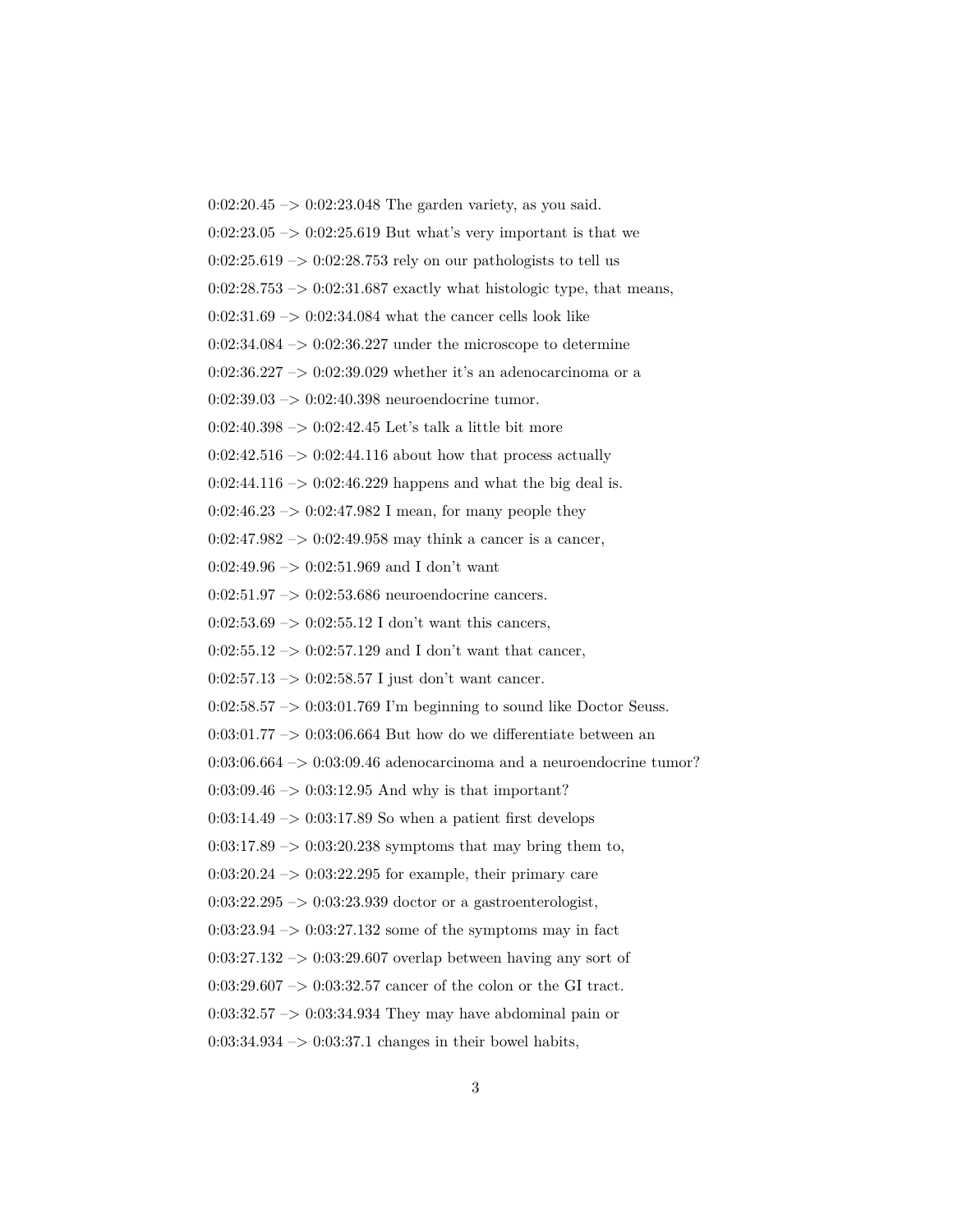$0:03:37.1 \rightarrow 0:03:39.97$  and then they may undergo a biopsy.  $0:03:39.97 \rightarrow 0:03:42.847$  That biopsy could be through a colonoscopy,  $0:03:42.85 \rightarrow 0:03:45.43$  or, if the cancer has spread  $0:03:45.43 \rightarrow 0:03:47.5$  somewhere else it may be  $0:03:47.5 \rightarrow 0:03:49.57$  a biopsy of that spot, 0:03:49.57  $\rightarrow$  0:03:52.433 like a biopsy of the liver and  $0:03:52.433 \rightarrow 0:03:54.539$  once that biopsy is taken,  $0:03:54.54 \rightarrow 0:03:56.892$  that tissue, the tumor tissue  $0.03:56.892 \rightarrow 0.03:59.803$  goes to a pathologist as a  $0:03:59.803 \rightarrow 0:04:02.329$  doctor that specializes in looking at  $0:04:02.329 \rightarrow 0:04:05.304$  cells under the microscope to help us  $0:04:05.304 \rightarrow 0:04:08.5$  determine exactly what type of cancer it is,  $0:04:08.5 \rightarrow 0:04:12.339$  they will look at what the cells look like.  $0:04:12.34 \rightarrow 0:04:14.878$  They will also do very special  $0:04:14.878 \rightarrow 0:04:17.46$  stains to help us identify  $0:04:17.46 \rightarrow 0:04:19.51$  certain characteristics of those cells,  $0:04:19.51 \rightarrow 0:04:21.56$  and it matters because every  $0:04:21.56 \rightarrow 0:04:23.2$  cancer is treated differently.  $0:04:23.2 \rightarrow 0:04:25.664$  We now have large clinical trials that  $0:04:25.664 \rightarrow 0:04:29.421$  tell us one cancer may do better with a  $0:04:29.421 \rightarrow 0:04:31.81$  different chemotherapy versus another,  $0:04:31.81 \rightarrow 0:04:34.715$  and so it's very critical in fact  $0:04:34.715 \rightarrow 0:04:37.04$  to determine what type of cancer  $0:04:37.04 \rightarrow 0:04:39.96$  that is in order for us to tailor  $0:04:39.96 \rightarrow 0:04:42.465$  that treatment to the patient.  $0:04:43.75 \rightarrow 0:04:46.3$  And also you know,  $0:04:46.3 \rightarrow 0:04:49.7$  I think going back to what you had  $0:04:49.7 \rightarrow 0:04:52.25$  said earlier, the cell of origin  $0:04:52.25 \rightarrow 0:04:54.375$  for these cancers is different.  $0:04:54.38 \rightarrow 0:04:57.348$  So for adenocarcinomas as you mentioned,  $0:04:57.35 \rightarrow 0:05:00.241$  those are cancers that arise in the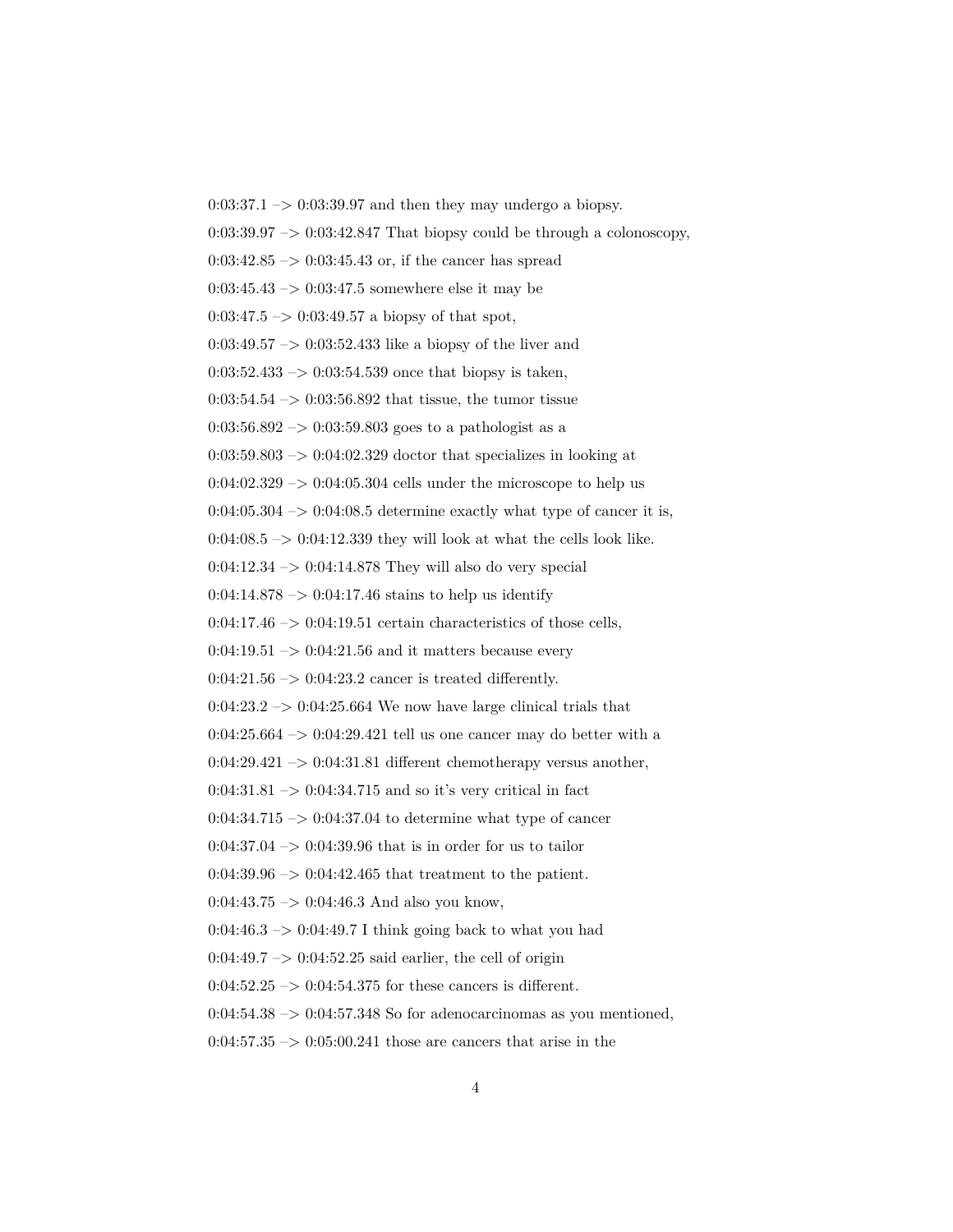$0:05:00.241 \rightarrow 0:05:03.299$  colon in the glands of the colon,  $0:05:03.3 \rightarrow 0:05:05$  whereas these neuroendocrine tumors  $0:05:05 \rightarrow 0:05:07.125$  they may arise somewhere else.  $0:05:07.13 \rightarrow 0:05:09.59$  Now do normal endocrine tumors that  $0:05:09.59 \rightarrow 0:05:12.174$  you mentioned that can arise most  $0:05:12.174 \rightarrow 0:05:14.344$  commonly in the small intestine,  $0:05:14.35 \rightarrow 0:05:17.146$  or the pancreas or the lung.  $0:05:17.15 \rightarrow 0:05:19.586$  Do those metastasize to the colon,  $0:05:19.59 \rightarrow 0:05:22.032$  or when you find a neuroendocrine  $0:05:22.032 \rightarrow 0:05:23.66$  tumor of the colon,  $0:05:23.66 \rightarrow 0:05:26.096$  is it generally a neuroendocrine tumor,  $0:05:26.1 \rightarrow 0:05:28.949$  albiet rare that started in the colon?  $0:05:28.95 \rightarrow 0:05:31.4$  Usually we label these  $0:05:31.4 \rightarrow 0:05:33.43$  based on where they start, 0:05:33.43  $\rightarrow$  0:05:36.279 so if we're calling it a colon,  $0:05:36.28 \rightarrow 0:05:38.315$  neuroendocrine tumor or a small 0:05:38.315 –> 0:05:39.536 intestine neuroendocrine tumor,  $0:05:39.54 \rightarrow 0:05:41.964$  that's because we believe they started  $0:05:41.964 \rightarrow 0:05:44.419$  in those places and they start,  $0:05:44.42 \rightarrow 0:05:46.315$  you're absolutely right from cells  $0:05:46.315 \rightarrow 0:05:48.738$  that are different from these glandular 0:05:48.738  $\rightarrow$  0:05:50.586 cells that an adenocarcinoma  $0:05:50.59 \rightarrow 0:05:51.814$  originate from neuroendocrine  $0:05:51.814 \rightarrow 0:05:53.038$  cells are unique.  $0:05:53.04 \rightarrow 0:05:55.075$  They happened to be scattered  $0:05:55.075 \rightarrow 0:05:56.296$  throughout the body.  $0:05:56.3 \rightarrow 0:05:57.932$  They share features of  $0:05:57.932 \rightarrow 0:05:59.564$  some typical cancer cells,  $0:05:59.57 \rightarrow 0:06:01.748$  but one thing that makes them  $0:06:01.748 \rightarrow 0:06:04.213$  unique is that some of them 0:06:04.213 –> 0:06:06.089 can actually secrete hormones.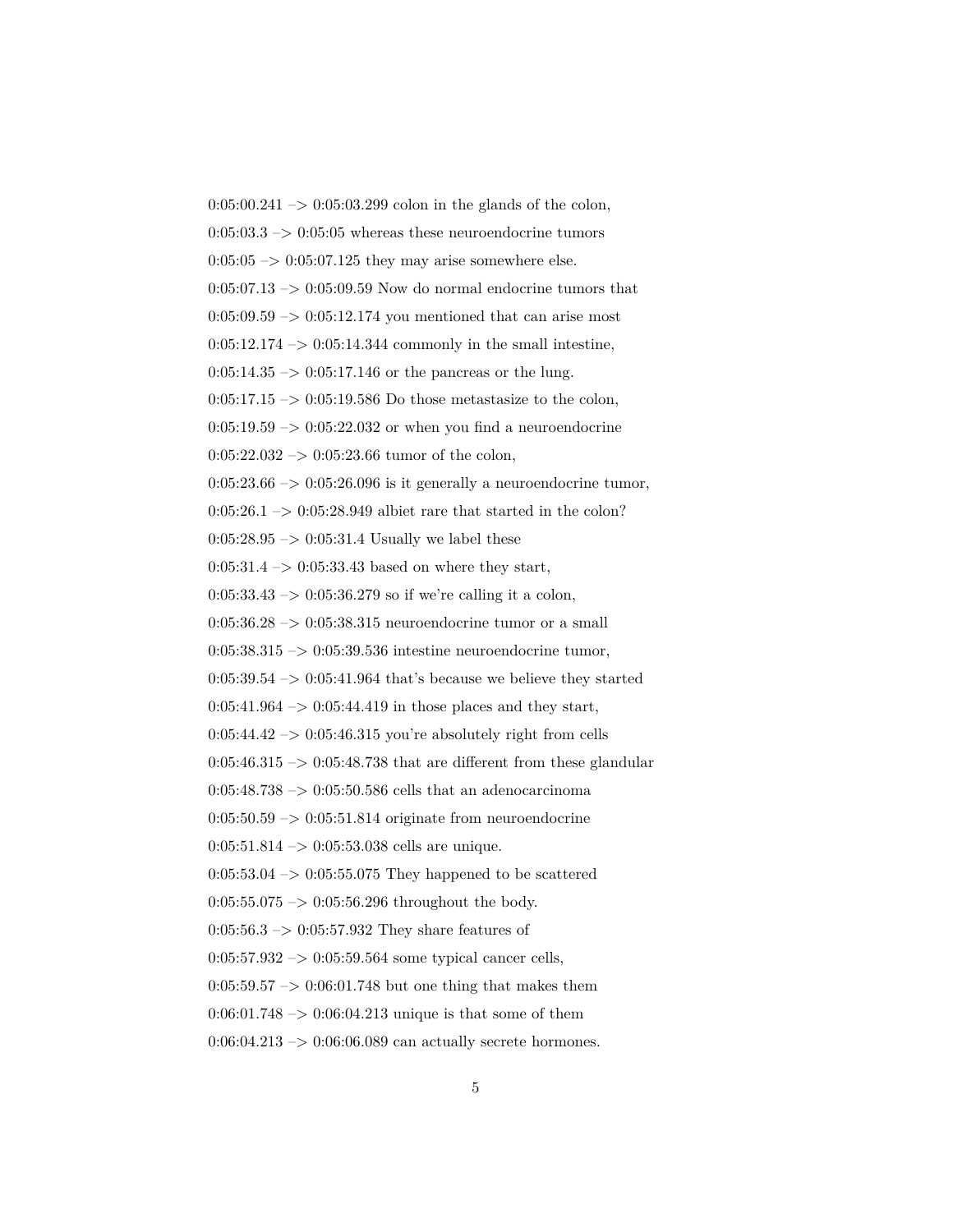$0:06:06.09 \rightarrow 0:06:08.946$  That's how they get their name endocrine.

 $0:06:08.95 \rightarrow 0:06:11.17$  And so these cancers that

 $0:06:11.17 \rightarrow 0:06:13.44$  originate in the small intestine,

 $0:06:13.44 \rightarrow 0:06:14.292$  for example,

 $0:06:14.292 \rightarrow 0:06:16.422$  sometimes can secrete a hormone

0:06:16.422  $\rightarrow$  0:06:18.586 called serotonin that can cause

 $0.06:18.586 \rightarrow 0.06:20.616$  things like diarrhea and flushing.

 $0:06:20.62 \rightarrow 0:06:23.254$  And some of the pancreatic neuroendocrine

 $0:06:23.254 \rightarrow 0:06:26.259$  cancers can secrete other types of hormones,

 $0:06:26.26 \rightarrow 0:06:27.14$  for example,

 $0:06:27.14 \rightarrow 0:06:27.58$  insulin,

 $0:06:27.58 \rightarrow 0:06:31.04$  that can make your blood sugar quite low.

0:06:31.04 –> 0:06:33.77 So it's a combination of

 $0:06:33.77 \rightarrow 0:06:36.011$  things that helps us eventually

 $0:06:36.011 \rightarrow 0:06:37.975$  lead to that diagnosis,

 $0:06:37.98 \rightarrow 0:06:38.41$  and

 $0:06:38.41 \rightarrow 0:06:41.02$  then tailor that treatment and so

 $0:06:41.02 \rightarrow 0:06:44.521$  if a patient were to present and they

 $0:06:44.521 \rightarrow 0:06:48.167$  go and they have a colonoscopy and they

 $0:06:48.167 \rightarrow 0:06:51.519$  have a biopsy and the biopsy shows

 $0.06:51.52 \rightarrow 0.06:54.052$  a neuroendocrine origin is it likely

 $0:06:54.052 \rightarrow 0:06:56.32$  that started in neuroendocrine

 $0:06:56.32 \rightarrow 0:06:58.85$  cells of the colon itself?

 $0.06:58.85 \rightarrow 0.07:01.834$  Or does this prompt then a little search

 $0:07:01.834 \rightarrow 0:07:04.122$  to see whether that neuroendocrine

 $0:07:04.122 \rightarrow 0:07:07.517$  tumor that was found in the colon

 $0:07:07.597 \rightarrow 0:07:10.297$  actually came from somewhere else,

 $0:07:10.3 \rightarrow 0:07:13.018$  or how common would that be

 $0:07:13.018 \rightarrow 0:07:16.25$  for it to migrate to the colon?

 $0.07:16.25 \rightarrow 0.07:19.746$  Many of our listeners may know that garden

 $0.07:19.746 \rightarrow 0.07:22.658$  variety colon cancer goes other places.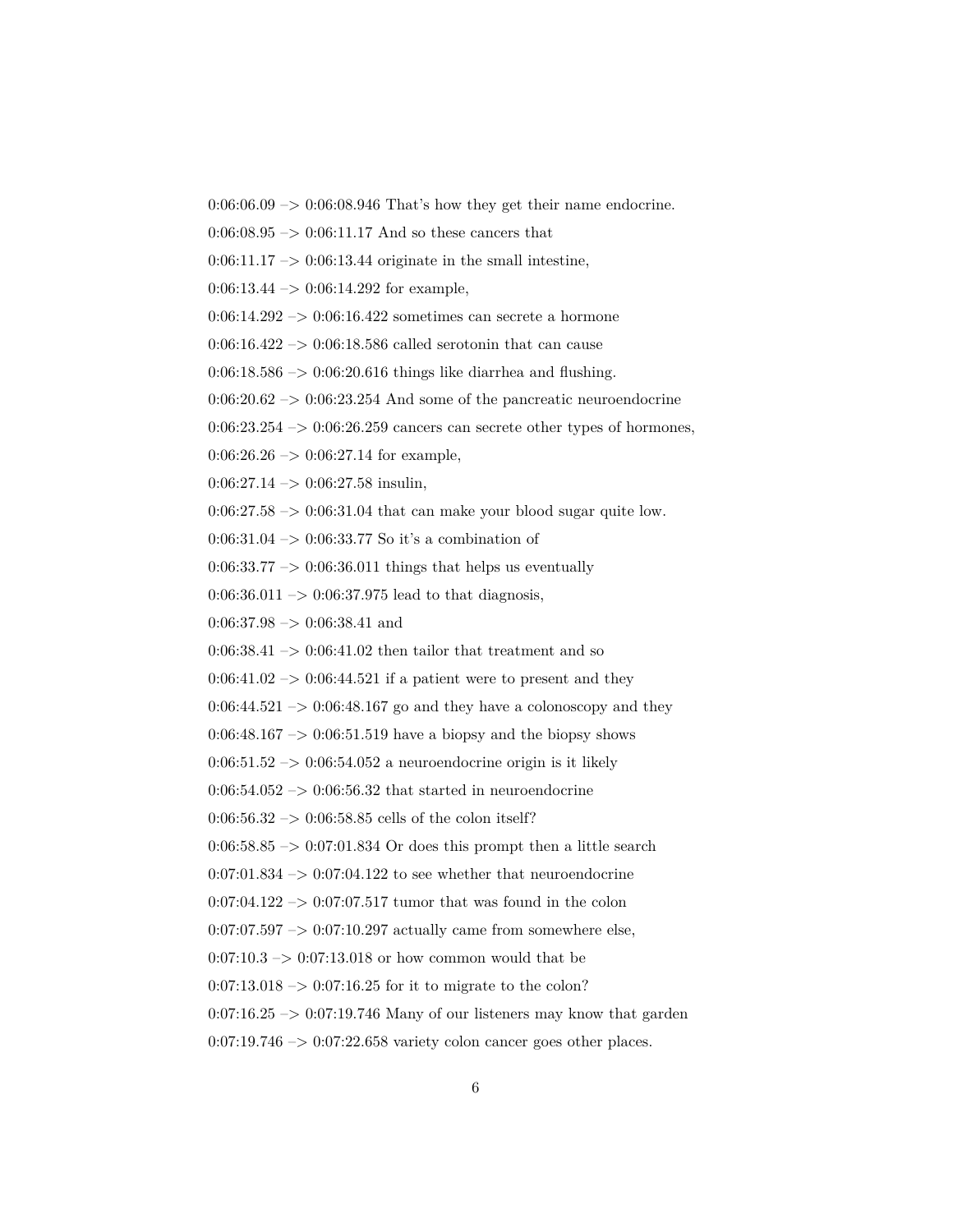$0:07:22.66 \rightarrow 0:07:25.69$  It goes to the liver and  $0:07:25.69 \rightarrow 0:07:27.946$  so on and so forth.  $0:07:27.95 \rightarrow 0:07:29.45$  But do these neuroendocrine  $0:07:29.45 \rightarrow 0:07:30.95$  tumors that may start,  $0:07:30.95 \rightarrow 0:07:33.206$  for example, in the small bowel,  $0:07:33.21 \rightarrow 0:07:35.09$  end up in the colon?  $0:07:35.97 \rightarrow 0:07:37.9$  That would be very unusual.  $0:07:37.9 \rightarrow 0:07:39.81$  They would more commonly spread  $0:07:39.81 \rightarrow 0:07:42.52$  to lymph nodes and to the liver,  $0:07:42.52 \rightarrow 0:07:44.44$  but to your original question,  $0.07:44.44 \rightarrow 0.07:46.63$  we do something called a staging  $0:07:46.63 \rightarrow 0:07:49.688$  work up really at the time anyone is  $0:07:49.688 \rightarrow 0:07:51.968$  diagnosed with any sort of cancer  $0:07:52.043 \rightarrow 0:07:54.407$  that helps us determine the extent  $0:07:54.407 \rightarrow 0:07:56.76$  of the cancer where perhaps has 0:07:56.76  $\rightarrow$  0:07:58.685 the cancer spread anywhere else.  $0:07:58.69 \rightarrow 0:08:02.01$  We do that by using a CTE or a CAT 0:08:02.117  $\rightarrow$  0:08:05.733 scan that helps us look at the chest,  $0:08:05.74 \rightarrow 0:08:07.89$  the abdomen and the pelvis.  $0.08:07.89 \rightarrow 0.08:10.648$  For other areas of cancer we will 0:08:10.648 –> 0:08:13.307 also sometimes do blood work that  $0.08:13.307 \rightarrow 0.08:15.627$  includes looking at blood tests,  $0:08:15.63 \rightarrow 0:08:17.338$  cell counts, liver tests,  $0:08:17.338 \rightarrow 0:08:20.83$  kidney tests to also see if there is  $0:08:20.83 \rightarrow 0:08:23.368$  any other effect on other organs,  $0:08:23.37 \rightarrow 0:08:24.23$  and so  $0:08:24.23 \rightarrow 0:08:26.065$  you'll do this regardless of  $0:08:26.065 \rightarrow 0:08:27.9$  whether they presented with a  $0:08:27.967 \rightarrow 0:08:30.427$  neuroendocrine tumor or whether they 0:08:30.427 –> 0:08:32.395 presented with an adenocarcinoma?  $0:08:32.4 \rightarrow 0:08:34.98$  That's correct, yes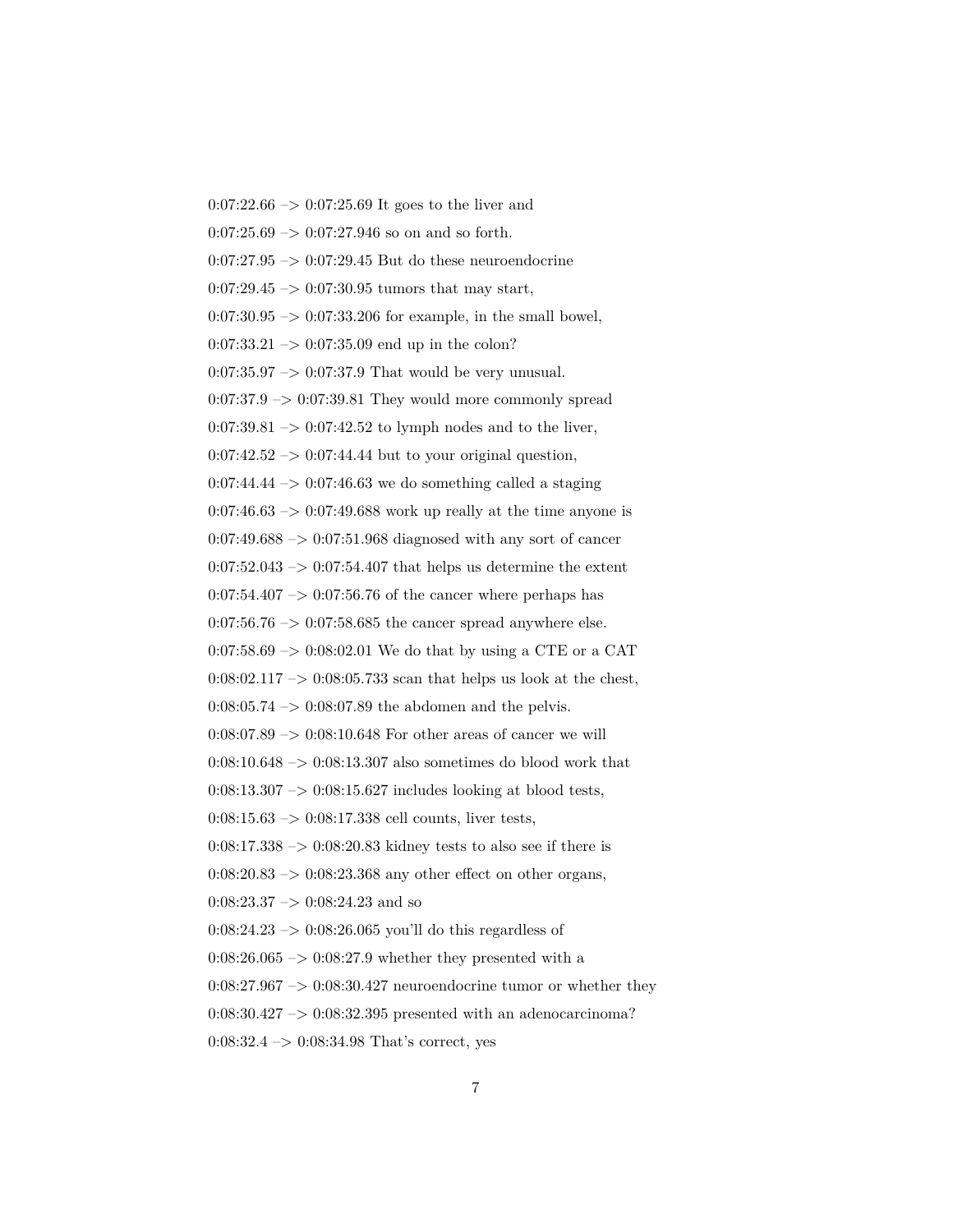$0:08:34.98 \rightarrow 0:08:38.704$  and

 $0:08:38.71 \rightarrow 0:08:42.262$  kind of getting back to where we started  $0:08:42.262 \rightarrow 0:08:45.419$  in terms of patient presentation,  $0:08:45.42 \rightarrow 0:08:48.51$  you had mentioned that neuroendocrine tumors,  $0:08:48.51 \rightarrow 0:08:52.129$  because they tend to secrete these hormones,  $0:08:52.13 \rightarrow 0:08:56.176$  they can present with symptoms of diarrhea  $0:08:56.176 \rightarrow 0:08:59.868$  and flushing and so on and so forth.  $0:08:59.87 \rightarrow 0:09:03.14$  Whereas many colon cancers actually  $0:09:03.14 \rightarrow 0:09:05.756$  may be completely asymptomatic  $0.09:05.76 \rightarrow 0.09:07.89$  often because we have screening,  $0:09:07.89 \rightarrow 0:09:10.02$  For our listeners,  $0.09:10.02 \rightarrow 0.09:12.582$  there was an update to the  $0:09:12.582 \rightarrow 0:09:14.29$  screening guidelines for colon  $0:09:14.367 \rightarrow 0:09:16.839$  cancer that was recently put out. 0:09:16.84 –> 0:09:19.39 Do you want to tell us 0:09:19.39  $\rightarrow$  0:09:21.946 a little bit more about that?  $0:09:21.95 \rightarrow 0:09:22.754$  Yes, definitely,  $0:09:22.754 \rightarrow 0:09:25.568$  and I think that's also another key  $0.09:25.568 \rightarrow 0.09:27.907$  between the garden variety,  $0:09:27.91 \rightarrow 0:09:29.886$  colon adenocarcinoma and neuroendocrine  $0:09:29.886 \rightarrow 0:09:33.3$  tumors is that there are precursors or  $0.09:33.3 \rightarrow 0.09:35.18$  pre cancers to colon adenocarcinoma  $0:09:35.18 \rightarrow 0:09:37.41$  that we can detect as polyps.  $0:09:37.41 \rightarrow 0:09:40.917$  So small little growths within the colon,  $0.09:40.92 \rightarrow 0.09:44.077$  we can detect and remove and prevent  $0:09:44.077 \rightarrow 0:09:48.233$  cancer and the way we do that is through  $0:09:48.233 \rightarrow 0:09:51.301$  colonoscopies and so last week the  $0:09:51.301 \rightarrow 0:09:54.805$  large guidelines body called the United 0:09:54.805 –> 0:09:57.528 States Preventive Services Task Force,  $0.09:57.528 \rightarrow 0.10:00.108$  a large organization that  $0:10:00.11 \rightarrow 0:10:02.14$  helps determine guidelines for screening,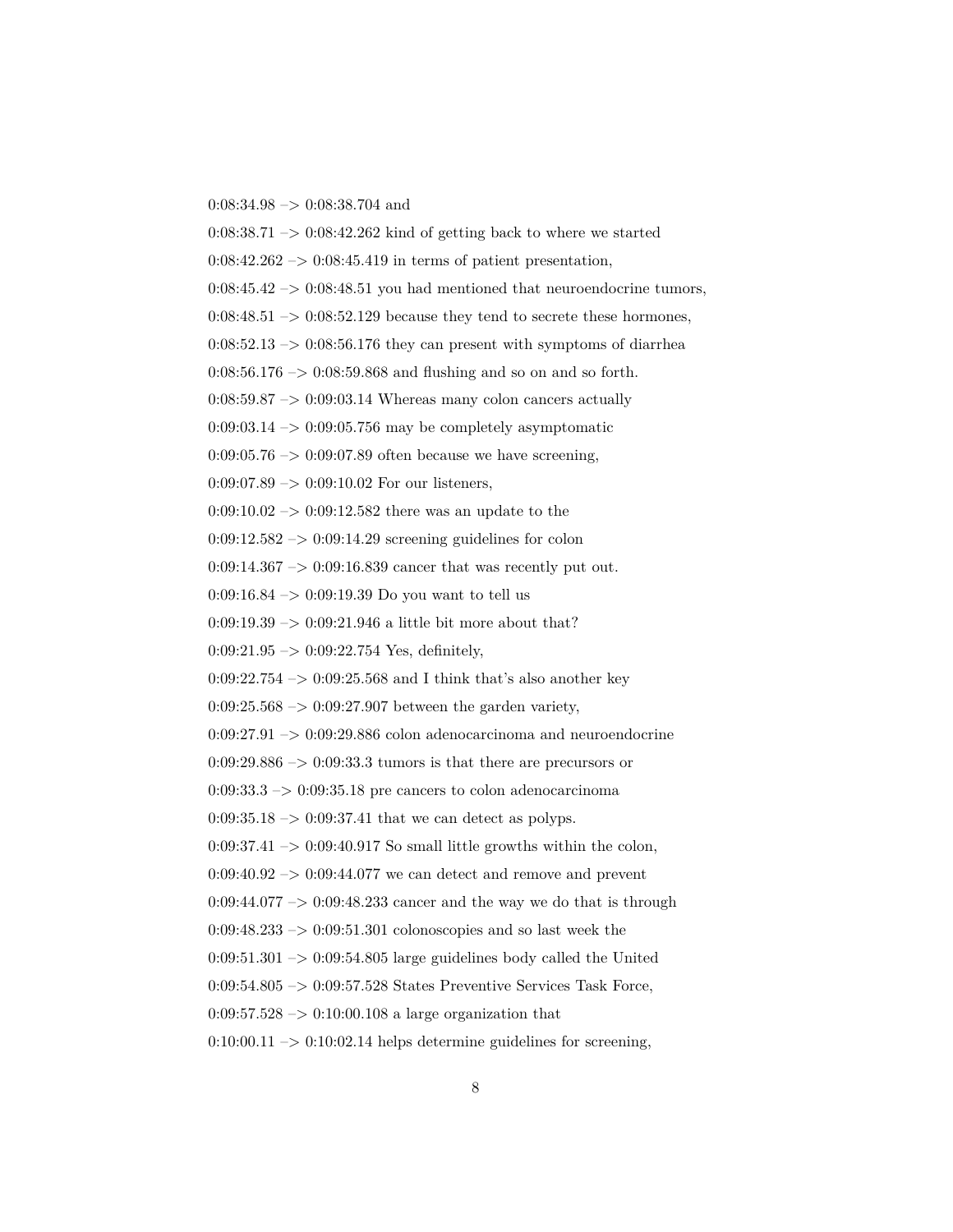$0:10:02.14 \rightarrow 0:10:05.388$  came out out with a new recommendation.

 $0:10:05.39 \rightarrow 0:10:08.288$  It's in draft format right now, to

 $0:10:08.288 \rightarrow 0:10:10.397$  lower the colon cancer screening

 $0:10:10.397 \rightarrow 0:10:13.509$  age to 45 from the age of 50,

 $0:10:13.51 \rightarrow 0:10:17.155$  so this is moving it earlier by five years,

 $0:10:17.16 \rightarrow 0:10:19.44$  and that's for people that have

0:10:19.44 –> 0:10:22.029 an average risk of colon cancer,

 $0:10:22.03 \rightarrow 0:10:24.732$  so no strong family history

 $0:10:24.732 \rightarrow 0:10:27.223$  or personal history or other risk

 $0:10:27.223 \rightarrow 0:10:29.743$  factors that would increase your risk.

 $0:10:29.75 \rightarrow 0:10:32.3$  This is for average risk individuals.

 $0:10:32.3 \rightarrow 0:10:33.548$  And so why

0:10:33.55 –> 0:10:35.63 did they do that?

 $0:10:35.63 \rightarrow 0:10:37.814$  Why are they now thinking that

 $0:10:37.814 \rightarrow 0:10:40.62$  people need to get screened earlier?

 $0:10:40.62 \rightarrow 0:10:42.7$  Are we finding cancers at

 $0:10:42.7 \rightarrow 0:10:45.172$  earlier ages?

 $0:10:45.172 \rightarrow 0:10:47.27$  We are in fact finding cancers at earlier ages

 $0:10:47.27 \rightarrow 0:10:49.766$  really, since the 1990s,

0:10:49.77  $\rightarrow$  0:10:52.712 we've seen an increase of 2% per

 $0:10:52.712 \rightarrow 0:10:55.364$  year of the incidence of colon

0:10:55.364  $\rightarrow$  0:10:58.507 cancer in people under the age of 55.

 $0:10:58.51 \rightarrow 0:11:01.025$  Some other organizations,

 $0:11:01.025 \rightarrow 0:11:03.54$  the American College of Gastroenterology

 $0:11:03.54 \rightarrow 0:11:05.368$  decreased their screening recommendation

 $0:11:05.368 \rightarrow 0:11:08.46$  age to 45 years for black men.

0:11:08.46 –> 0:11:11.673 This was in the mid 2000s and in 2018

 $0:11:11.673 \rightarrow 0:11:14.987$  the American Cancer Society reduced that

 $0:11:14.987 \rightarrow 0:11:18.733$  colon cancer screening age to 45 for

 $0:11:18.733 \rightarrow 0:11:22.224$  all people and that was just two years ago,

 $0:11:22.224 \rightarrow 0:11:25.41$  and I think that over the last few years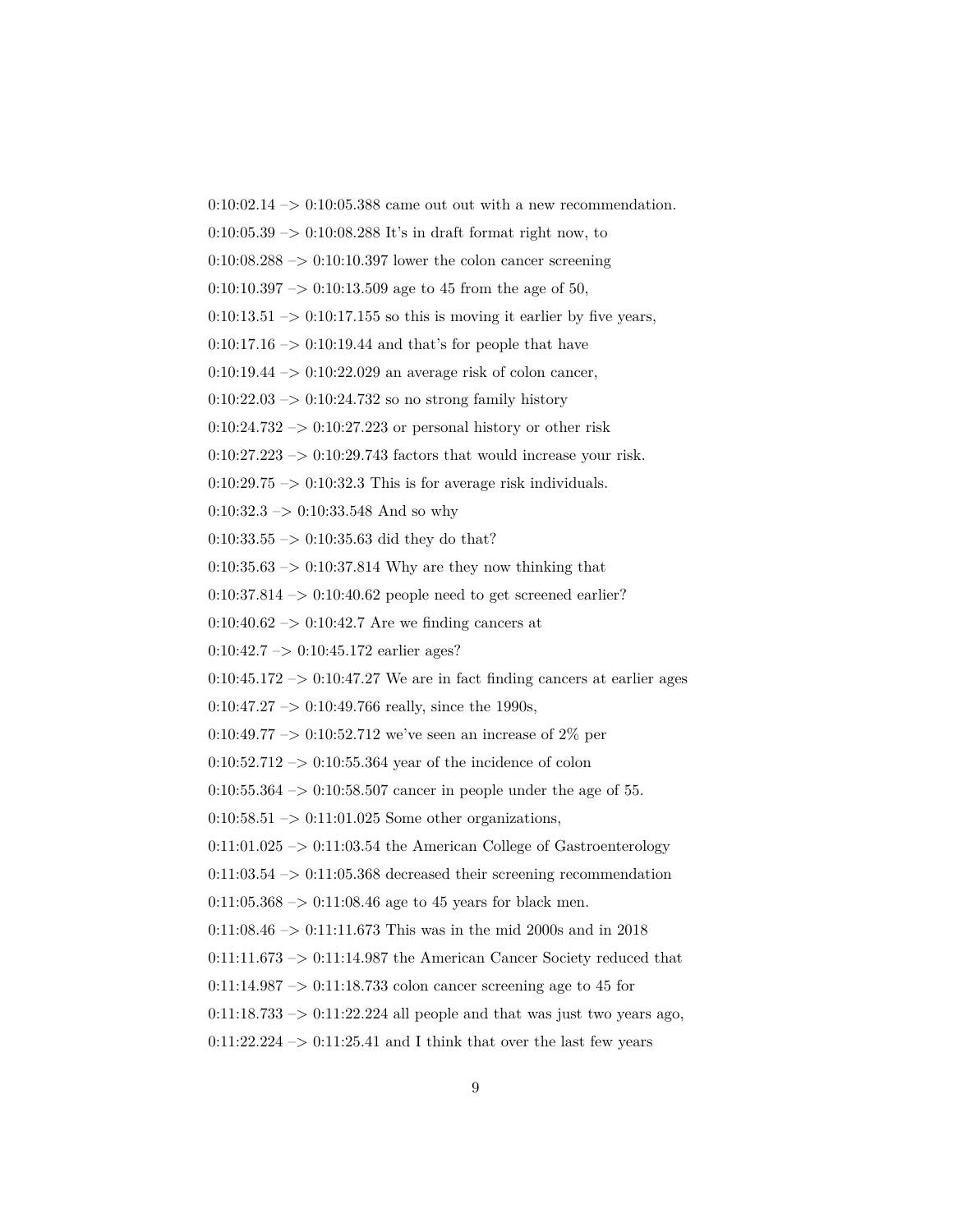$0:11:25.496 \rightarrow 0:11:28.712$  we've seen just stronger evidence to  $0:11:28.712 \rightarrow 0:11:31.25$  support lowering this screening age,  $0:11:31.25 \rightarrow 0:11:33.47$  and therefore the United States  $0:11:33.47 \rightarrow 0:11:35.69$  Preventive Services Task Force came  $0:11:35.757 \rightarrow 0:11:38.007$  out with this recommendation last  $0:11:38.01 \rightarrow 0:11:39.01$  week and  $0:11:39.01 \rightarrow 0:11:42.685$  the screening guidelines for colon  $0:11:42.685 \rightarrow 0:11:46.939$  cancer may be a little bit confusing for  $0:11:46.939 \rightarrow 0:11:50.482$  some of our listeners because it really  $0:11:50.482 \rightarrow 0:11:53.946$  depends on the type of test.  $0:11:53.95 \rightarrow 0:11:56.932$  Sometimes they say get a colonoscopy  $0:11:56.932 \rightarrow 0:12:00.915$  every 10 years, but then there are other  $0:12:00.915 \rightarrow 0:12:03.906$  tests like flexible sigmoidoscopy.  $0:12:03.906 \rightarrow 0:12:05.898$  There are contact tests.  $0:12:05.9 \rightarrow 0:12:08.58$  There are now tests like  $0:12:08.58 \rightarrow 0:12:10.92$  Cologuard so stool DNA tests.  $0:12:10.92 \rightarrow 0:12:14.446$  There are fecal occult blood tests, can you  $0:12:14.446 \rightarrow 0:12:17.526$  help our listeners to understand  $0:12:17.526 \rightarrow 0:12:21.103$  these different tests and what they  $0:12:21.103 \rightarrow 0:12:24.49$  should be doing in terms of screening?  $0:12:24.49 \rightarrow 0:12:27.142$  Because when they read the  $0:12:27.142 \rightarrow 0:12:30.579$  guidelines it may get a little confusing. 0:12:31.29 –> 0:12:33.81 So your team  $0:12:33.81 \rightarrow 0:12:36.09$  of doctors will help guide you to  $0:12:36.09 \rightarrow 0:12:37.566$  select the test that's  $0:12:37.566 \rightarrow 0:12:39.78$  best for you and  $0:12:39.78 \rightarrow 0:12:41.256$  full disclosure,  $0:12:41.256 \rightarrow 0:12:43.47$  my husband is a gastroenterologist and  $0:12:43.47 \rightarrow 0:12:46.782$  we talk about this a lot at home,  $0:12:46.79 \rightarrow 0:12:49.652$  and I'll  $0:12:49.652 \rightarrow 0:12:52.767$  quote something that he says which is any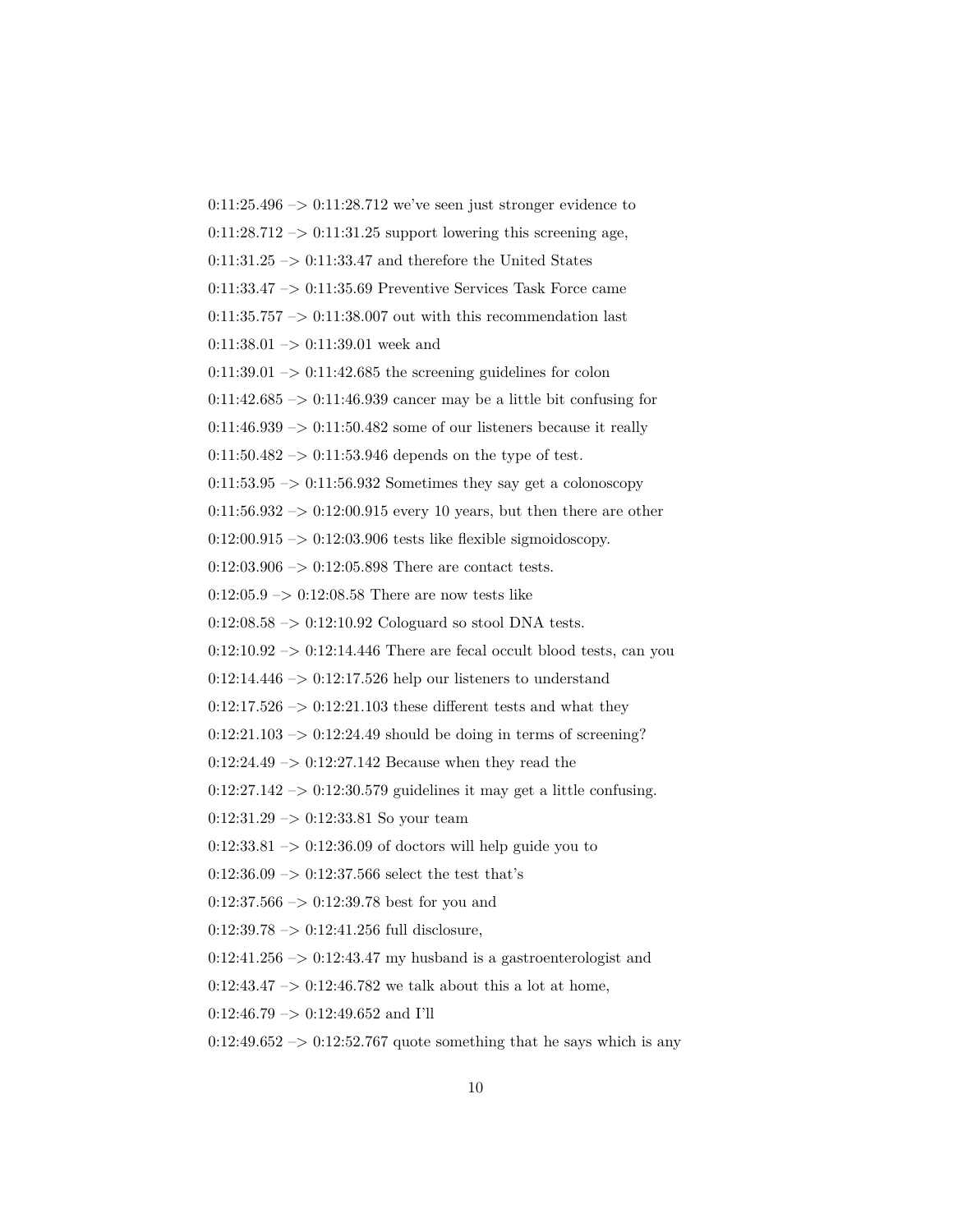$0:12:52.767 \rightarrow 0:12:55.278$  screening is better than no screening.  $0:12:55.28 \rightarrow 0:12:58.223$  And so I think your first stop  $0:12:58.223 \rightarrow 0:13:01.3$  is talking to your primary care doctor.  $0:13:01.3 \rightarrow 0:13:03.715$  So these are the doctors that will  $0:13:03.715 \rightarrow 0:13:06.261$  often refer you to get colon cancer  $0:13:06.261 \rightarrow 0:13:08.415$  screening that is right for you.  $0:13:08.42 \rightarrow 0:13:11.356$  Your next stop usually is with a gastroenterologist  $0:13:11.356 \rightarrow 0:13:13.633$  and they will talk with  $0:13:13.633 \rightarrow 0:13:16.229$  you about this range of screening and 0:13:16.229  $\rightarrow$  0:13:18.781 you did a very nice job listing  $0:13:18.781 \rightarrow 0:13:21.182$  those options and these are tests  $0:13:21.182 \rightarrow 0:13:23.73$  that look for hidden blood in stools.  $0:13:23.73 \rightarrow 0:13:25.86$  Those are called occult blood tests.  $0:13:25.86 \rightarrow 0:13:28.121$  There is the DNA based test so  $0:13:28.121 \rightarrow 0:13:30.45$  we know that colon cancers can  $0:13:30.45 \rightarrow 0:13:33.006$  actually shed DNA into the stool. 0:13:33.01  $\rightarrow$  0:13:35.38 And we can look for that.  $0:13:35.38 \rightarrow 0:13:38.458$  A sigmoidoscopy will look just in the  $0:13:38.458 \rightarrow 0:13:41.307$  bottom portion of your large intestine,  $0:13:41.31 \rightarrow 0:13:42.79$  called the sigmoid colon,  $0:13:42.79 \rightarrow 0:13:45.497$  so it will only detect that and it is  $0:13:45.497 \rightarrow 0:13:47.557$  an actual camera that's inserted  $0:13:47.557 \rightarrow 0:13:49.205$  into the sigmoid colon.  $0:13:49.21 \rightarrow 0:13:52.094$  A full colonoscopy will have a camera  $0:13:52.094 \rightarrow 0:13:55.126$  inserted into the entirety of your colon,  $0:13:55.13 \rightarrow 0:13:58.29$  and so there's a huge range of options.  $0:13:58.29 \rightarrow 0:14:01.055$  And I agree it can be confusing,  $0:14:01.06 \rightarrow 0:14:03.08$  but I think that the  $0.14:03.08 \rightarrow 0.14:05.432$  best thing is to really talk with  $0:14:05.432 \rightarrow 0:14:07.707$  your primary care doctor and gastroenterologist  $0:14:07.707 \rightarrow 0:14:09.327$  about these options.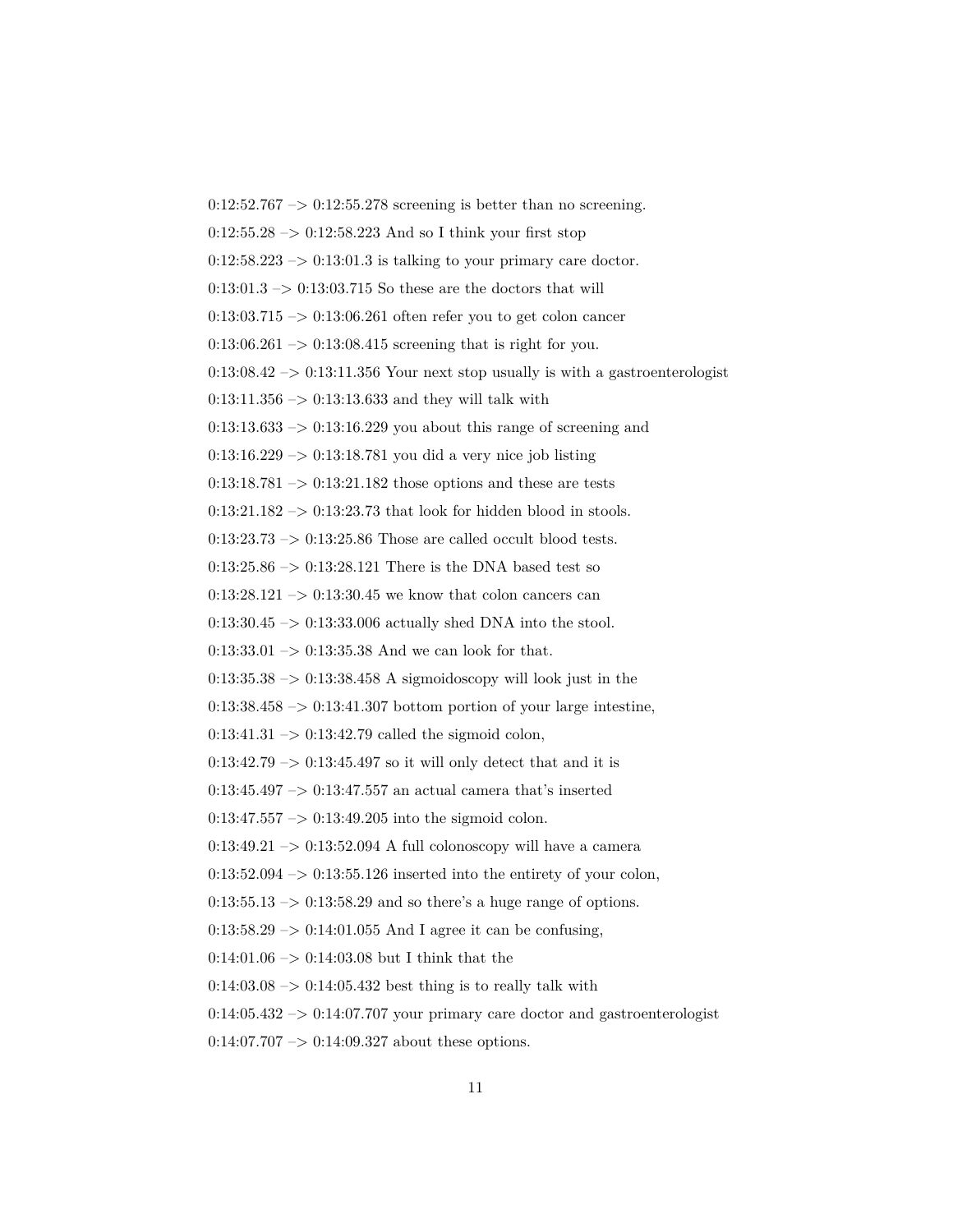0:14:09.33 –> 0:14:11.406 Some tests may be better for  $0:14:11.406 \rightarrow 0:14:12.444$  different patients,  $0:14:12.45 \rightarrow 0:14:15.568$  but let me talk a little bit about  $0:14:15.57 \rightarrow 0:14:17.784$  some of the advantages of why  $0:14:17.784 \rightarrow 0:14:19.26$  colonoscopy and perhaps even  $0.14:19.326 \rightarrow 0.14:21.234$  sigmoidoscopy outweigh some of  $0:14:21.234 \rightarrow 0:14:23.209$  the others right after we take  $0:14:25.794 \rightarrow 0:14:28.408$  a short break for a medical minute.  $0:14:28.41 \rightarrow 0:14:30.666$  Please stay tuned to learn more  $0.14:30.666 \rightarrow 0.14:32.17$  information about colon cancer  $0:14:32.239 \rightarrow 0:14:34.34$  with my guest, Doctor Pamela Kunz. 0:14:34.34 –> 0:14:37.808 Support for Yale Cancer Answers 0:14:37.808 –> 0:14:40.12 comes from AstraZeneca, dedicated  $0:14:40.205 \rightarrow 0:14:43.429$  to providing innovative treatment  $0:14:43.429 \rightarrow 0:14:47.459$  options for people living with  $0:14:47.459 \rightarrow 0:14:48.265$  cancer. Learn more at astrazeneca-us.com.  $0:14:48.27 \rightarrow 0:14:51.196$  This is a medical minute about genetic  $0:14:51.196 \rightarrow 0:14:53.738$  testing which can be useful for  $0.14:53.738 \rightarrow 0.14:56.156$  people with certain types of cancer  $0:14:56.156 \rightarrow 0:14:58.876$  that seem to run in their families.  $0:14:58.88 \rightarrow 0:15:01.382$  Patients that are considered at risk  $0:15:01.382 \rightarrow 0:15:03.854$  receive genetic counseling and testing so  $0:15:03.854 \rightarrow 0:15:06.056$  informed medical decisions can be based  $0:15:06.056 \rightarrow 0:15:08.67$  on their own personal risk assessment.  $0.15:08.67 \rightarrow 0.15:10.48$  Resources for genetic counseling and  $0:15:10.48 \rightarrow 0:15:12.29$  testing are available at federally  $0:15:12.341 \rightarrow 0:15:14.377$  designated comprehensive cancer centers.  $0:15:14.38 \rightarrow 0:15:16.012$  Interdisciplinary teams include geneticists,  $0.15:16.012 \rightarrow 0.15:17.316$  genetic counselors, physicians,  $0:15:17.316 \rightarrow 0:15:18.288$  and nurses  $0:15:18.288 \rightarrow 0:15:20.718$  who work together to provide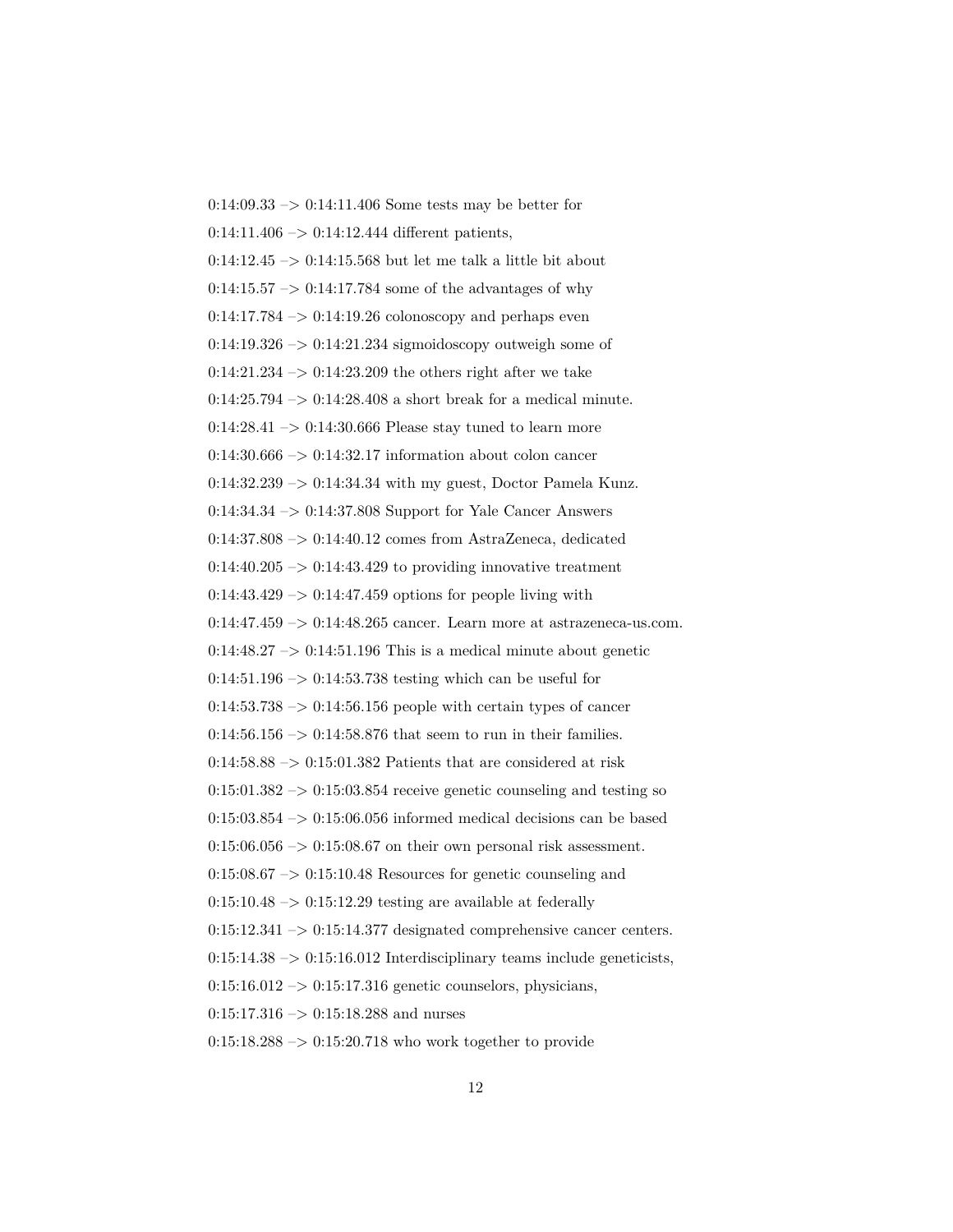$0:15:20.718 \rightarrow 0:15:22.961$  risk assessment and steps to  $0:15:22.961\rightarrow 0:15:24.956$  prevent the development of cancer.  $0:15:24.96 \rightarrow 0:15:26.74$  More information is available  $0:15:26.74 \rightarrow 0:15:27.63$  at valecancercenter.org.  $0:15:27.63 \rightarrow 0:15:31.23$  You're listening to Connecticut Public Radio. 0:15:31.23 –> 0:15:31.63 Welcome 0:15:31.63 –> 0:15:33.63 back to Yale Cancer Answers.  $0:15:33.63 \rightarrow 0:15:35.808$  This is doctor in Anees Chagpar 0:15:35.808 –> 0:15:38.221 and I'm joined tonight by 0:15:38.221 –> 0:15:40.426 my guest doctor Pamela Kunz.  $0:15:40.43 \rightarrow 0:15:42.43$  We're talking about colon cancer,  $0:15:42.43 \rightarrow 0:15:43.537$  and neuroendocrine tumors,  $0:15:43.537 \rightarrow 0:15:46.12$  and right before the break we were  $0:15:46.184 \rightarrow 0:15:48.149$  talking about some recent updates  $0:15:48.149 \rightarrow 0:15:50.608$  to the colon cancer guidelines that  $0:15:50.608 \rightarrow 0:15:52.728$  recommend that everybody at  $0:15:52.728 \rightarrow 0:15:55.23$  average risk start getting their colon  $0:15:55.23 \rightarrow 0:15:58.43$  cancer screening done at the age of 45.  $0:15:58.43 \rightarrow 0:16:00.992$  Now, for anybody who's read those  $0:16:00.992 \rightarrow 0:16:02.7$  colon cancer screening guidelines,  $0:16:02.7 \rightarrow 0:16:04.41$  it's a little bit confusing.  $0:16:04.41 \rightarrow 0:16:06.12$  There's all kinds of tests  $0:16:06.12 \rightarrow 0:16:08.2$  that are out there, and Pamela,  $0.16:08.2 \rightarrow 0.16:10.33$  you were telling us right before  $0:16:10.33 \rightarrow 0:16:12.657$  the break that this is a decision  $0:16:12.657 \rightarrow 0:16:14.624$  that you really need to make  $0:16:14.624 \rightarrow 0:16:16.379$  with your health care team.  $0:16:16.38 \rightarrow 0:16:17.744$  Your primary care doctor,  $0:16:17.744 \rightarrow 0:16:18.426$  your gastroenterologist.  $0.16:18.43 \rightarrow 0.16:20.59$  But you are going to make a pitch  $0:16:20.59 \rightarrow 0:16:23.219$  for a particular form of screening.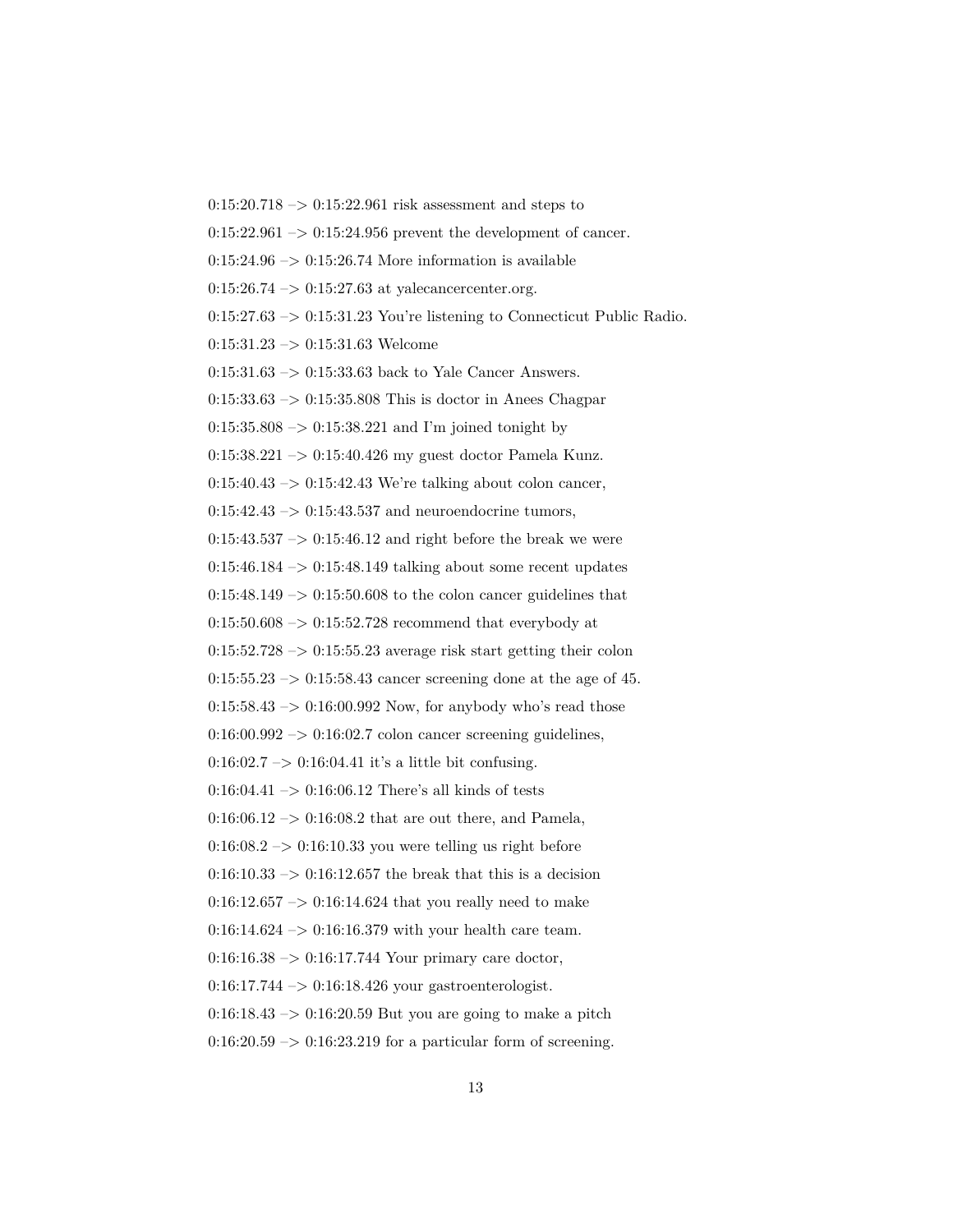$0:16:23.22 \rightarrow 0:16:26.298$  So tell us a little bit more about that.  $0:16:27.42 \rightarrow 0:16:30.227$  That's right, so there are a number 0:16:30.227 –> 0:16:33.256 of options, but I was going to talk a  $0:16:33.256 \rightarrow 0:16:35.84$  little bit more about colonoscopies.  $0:16:35.84 \rightarrow 0:16:37.905$  I think that colonoscopies really  $0:16:37.905 \rightarrow 0:16:40.416$  meet a number of different needs  $0:16:40.416 \rightarrow 0:16:42.66$  in terms of the screening goals,  $0:16:42.66 \rightarrow 0:16:45.572$  so number one, to take  $0:16:45.572 \rightarrow 0:16:49.334$  a step back to describe them,  $0.16:49.334 \rightarrow 0.16:52.046$  your gastroenterologist will use a  $0:16:52.046 \rightarrow 0:16:54.686$  small camera on the end of a tube  $0:16:54.69 \rightarrow 0:16:57.15$  and that allows them to detect  $0:16:57.15 \rightarrow 0:16:59.455$  small polyps, which are these  $0:16:59.455 \rightarrow 0:17:01.76$  precancerous spots and remove them,  $0:17:01.76 \rightarrow 0:17:04.476$  and I think that is critical  $0:17:04.476 \rightarrow 0:17:07.289$  in terms of cancer prevention.  $0:17:07.29 \rightarrow 0:17:10.321$  Some of these other tools might identify  $0:17:10.321 \rightarrow 0:17:13.75$  that perhaps you have a precancerous lesion,  $0:17:13.75 \rightarrow 0:17:16.51$  or perhaps you have a cancer,  $0:17:16.51 \rightarrow 0:17:19.372$  but don't also enable the ability  $0:17:19.372 \rightarrow 0:17:22.04$  to actually remove that polyp,  $0:17:22.04 \rightarrow 0:17:24.848$  so that's why I think colonoscopies  $0:17:24.848 \rightarrow 0:17:27.2$  really are probably the best  $0:17:27.2 \rightarrow 0:17:29.696$  tool and considered the gold standard.  $0:17:30.12 \rightarrow 0:17:34.224$  So just to be honest, r  $0:17:34.224 \rightarrow 0:17:36.702$  I think a lot of people when  $0:17:36.702 \rightarrow 0:17:38.879$  they think about colonoscopy,  $0:17:38.88 \rightarrow 0:17:42.435$  the things that kind of make people less than  $0:17:42.435 \rightarrow 0:17:45.548$  enamored with the technique, is number 1,  $0:17:45.548 \rightarrow 0:17:48.048$  the prep because your colon needs  $0:17:48.05 \rightarrow 0:17:50.927$  to be really clean for somebody to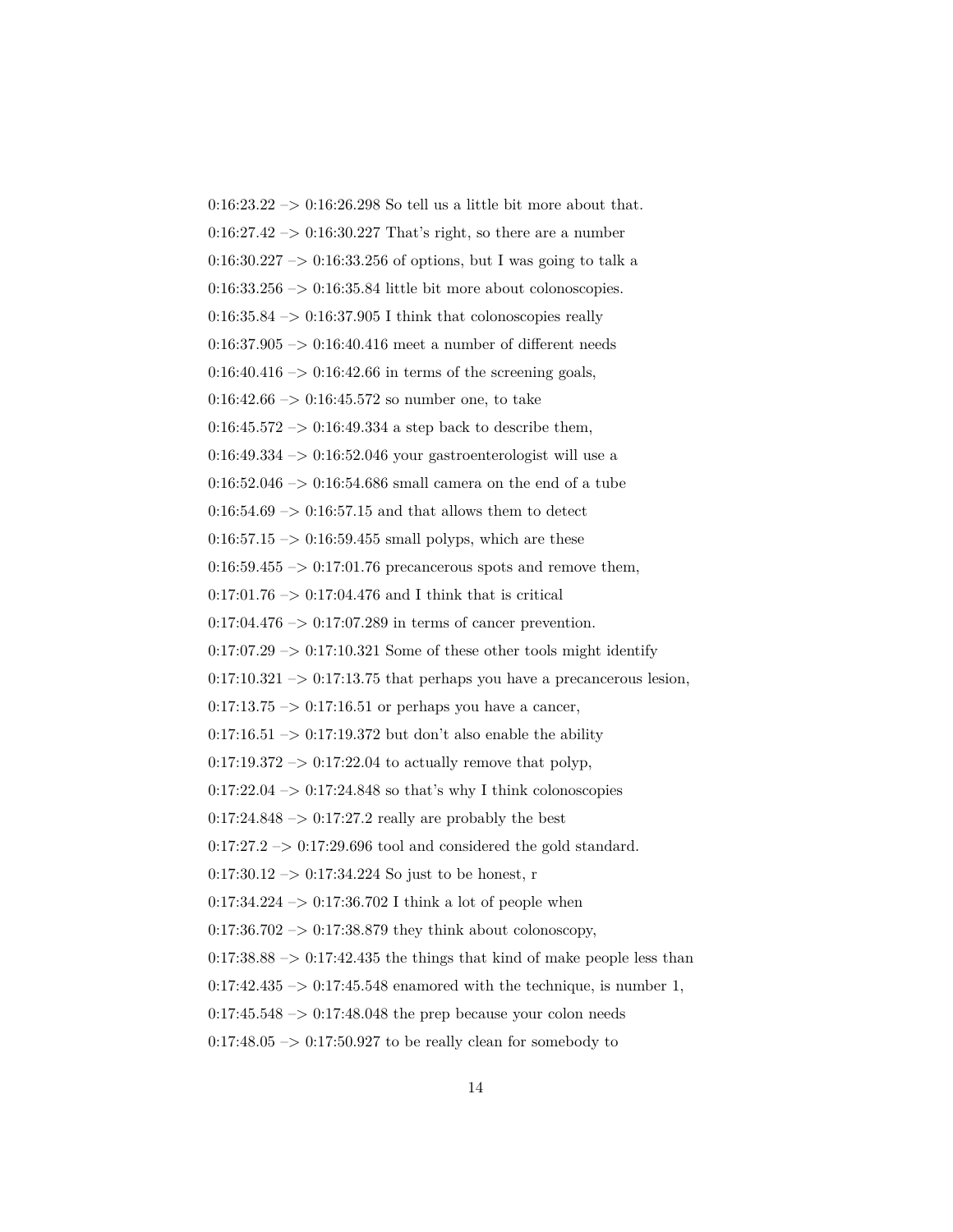$0:17:50.927 \rightarrow 0:17:53.932$  put a camera in there and actually 0:17:53.932 –> 0:17:56.953 be able to see anything and  $#2$ ,  $0.17:56.953 \rightarrow 0.17:59.425$  the whole thought of having  $0:17:59.43 \rightarrow 0:18:02.778$  to put up your bottom end is not particularly  $0:18:02.778 \rightarrow 0:18:05.444$  appealing to people when they can think of  $0:18:05.45 \rightarrow 0:18:07.928$  instead just sending in a stool sample,  $0:18:07.93 \rightarrow 0:18:09.862$  which although not appealing,  $0:18:09.862 \rightarrow 0:18:12.76$  sounds a little bit nicer than  $0:18:12.841 \rightarrow 0:18:15.817$  putting a tube up your bottom end so  $0.18:15.82 \rightarrow 0.18:19.735$  if you were to do the other, say, 0:18:19.735  $\rightarrow$  0:18:23.34 a fecal occult blood test or a 0:18:23.34  $\rightarrow$  0:18:27.175 stool DNA test that now  $0:18:27.175 \rightarrow 0:18:31.01$  is being marketed to patients,  $0:18:31.01 \rightarrow 0:18:32.108$  if that's negative,  $0:18:32.108 \rightarrow 0:18:34.67$  how confident are you in the results?  $0:18:34.67 \rightarrow 0:18:35.768$  If it's positive,  $0:18:35.768 \rightarrow 0:18:38.33$  you'll likely end up needing a colonoscopy.  $0:18:38.33 \rightarrow 0:18:39.428$  Is that right?  $0:18:39.428 \rightarrow 0:18:40.16$  That's right,  $0:18:40.16 \rightarrow 0:18:42.356$  so if those tests are positive,  $0:18:42.36 \rightarrow 0:18:45.28$  you will still need to do the prep. 0:18:45.28  $\rightarrow$  0:18:47.32 I think that's one of the  $0:18:47.32 \rightarrow 0:18:49.152$  aspects of a colonoscopy that  $0:18:49.152 \rightarrow 0:18:51.137$  most people are worried about.  $0.18:51.14 \rightarrow 0.18:53.492$  That's when you have to drink a  $0.18:53.492 \rightarrow 0.18:55.405$  special fluid that helps clean 0:18:55.405 –> 0:18:58.324 out your colon in order for the  $0:18:58.324 \rightarrow 0:19:00.29$  gastroenterologist to really see a shiny,  $0.19:00.29 \rightarrow 0.19:03.02$  clean colon and detect the polyps so  $0:19:03.02 \rightarrow 0:19:05.528$  the prep is scary.  $0:19:05.53 \rightarrow 0:19:08.407$  And in terms of these other options,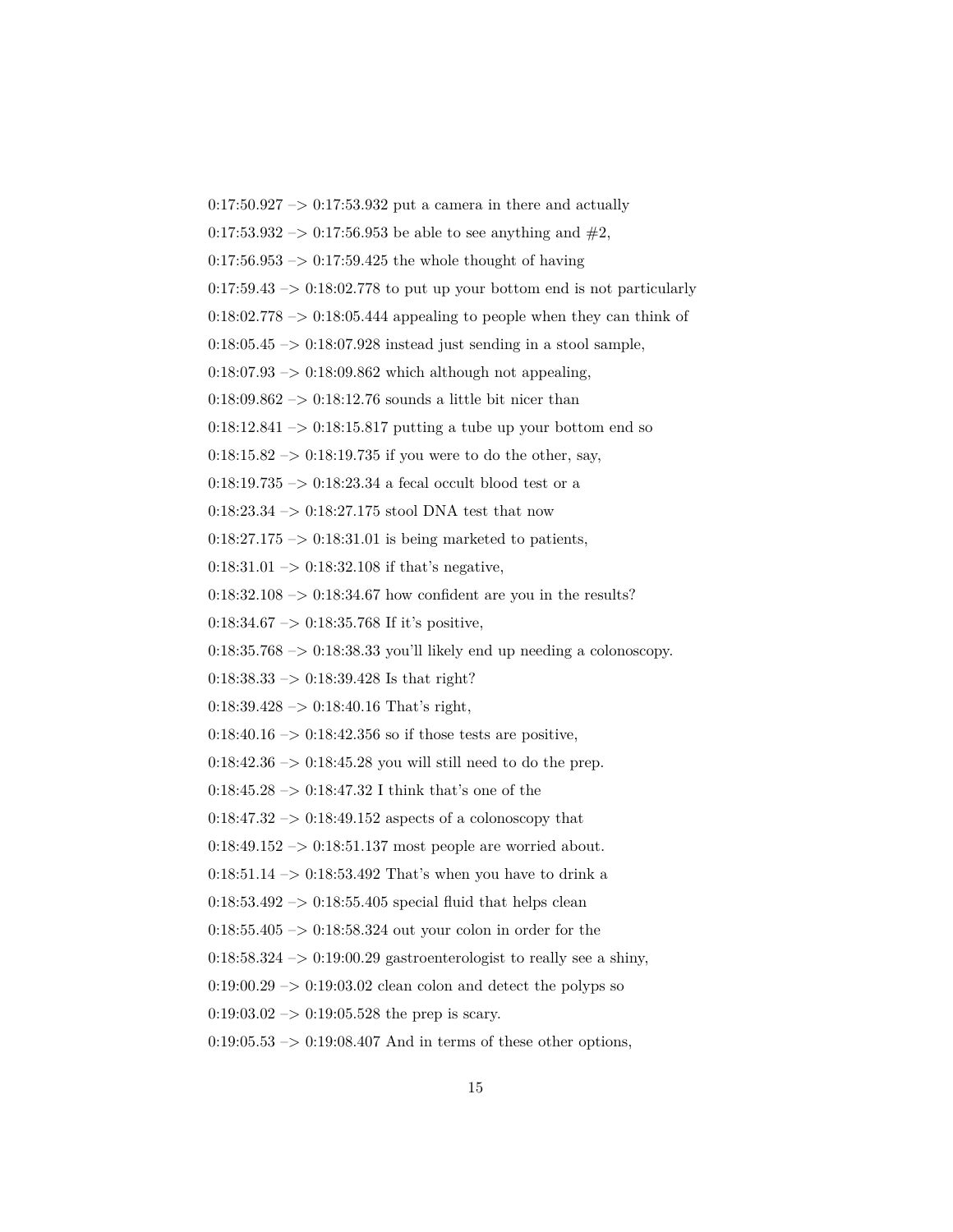$0:19:08.41 \rightarrow 0:19:09.577$  if it's negative,

 $0.19:09.577 \rightarrow 0.19:13.34$  so if a fecal occult blood test is negative,  $0:19:13.34 \rightarrow 0:19:16.217$  or the stool DNA test is negative,  $0:19:16.22 \rightarrow 0:19:18.68$  it's reassuring, but it's not 100%.  $0:19:20.09 \rightarrow 0:19:23.338$  And colonoscopy really allows the  $0:19:23.338 \rightarrow 0:19:25.496$  gastroenterologist to look inside your  $0:19:25.496 \rightarrow 0:19:28.264$  colon and see if there are any polyps,  $0:19:28.27 \rightarrow 0:19:29.67$  and to remove them.  $0:19:29.67 \rightarrow 0:19:32.338$  Now before the break we were also  $0:19:32.338 \rightarrow 0:19:34.294$  talking about neuroendocrine tumors  $0.19:34.294 \rightarrow 0.19:37.559$  and you had mentioned that  $0:19:37.559 \rightarrow 0:19:40.535$  these are from a different cell of origin.  $0:19:40.54 \rightarrow 0:19:42.172$  They often secrete hormones,  $0:19:44.22 \rightarrow 0:19:46.758$  and rarely they can actually  $0:19:46.758 \rightarrow 0:19:49.13$  reside inside the colon as well.  $0:19:49.13 \rightarrow 0:19:51.23$  Now does a colonoscopy  $0:19:51.23 \rightarrow 0:19:52.63$  find these as well,  $0:19:52.63 \rightarrow 0:19:55.157$  or are these kind of hidden and  $0.19:55.157 \rightarrow 0.19:57.558$  the only way that you can really  $0:19:57.558 \rightarrow 0:20:00.188$  find them is when you present with  $0:20:00.19 \rightarrow 0:20:01.669$  symptoms?  $0:20:01.67 \rightarrow 0:20:04.466$  A colonoscopy will help us detect any  $0:20:04.466 \rightarrow 0:20:08.076$  abnormalities in the colon actually, and it  $0:20:08.076 \rightarrow 0:20:11.527$  will help detect other types of cancers.  $0:20:11.53 \rightarrow 0:20:14.882$  It will help detect other types of conditions  $0:20:14.882 \rightarrow 0:20:17.939$  such as inflammatory bowel disease,  $0:20:17.94 \rightarrow 0:20:20.47$  but what's unique about neuroendocrine 0:20:20.47  $\rightarrow$  0:20:24.031 tumors is that they don't have a  $0:20:24.031 \rightarrow 0:20:26.401$  precursor or a precancerous spot  $0:20:26.401 \rightarrow 0:20:28.78$  that develops before the cancer.  $0:20:28.78 \rightarrow 0:20:31.804$  So very likely if a neuroendocrine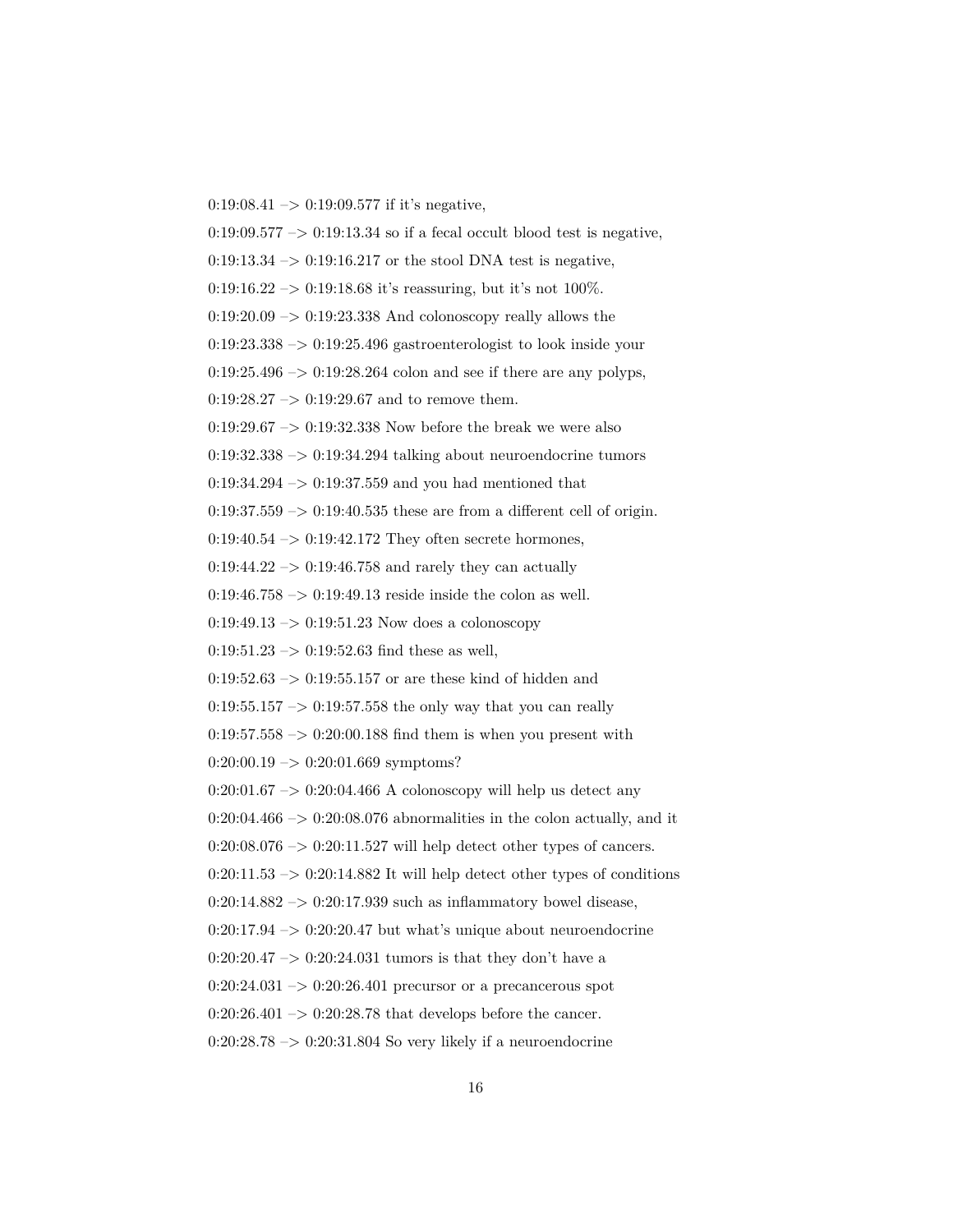$0:20:31.804 \rightarrow 0:20:33.316$  tumor is present

 $0:20:33.32 \rightarrow 0:20:36.638$  in the colon, it's already a cancer,

 $0:20:36.64 \rightarrow 0:20:38.79$  whereas for colonoscopy the

 $0:20:38.79 \rightarrow 0:20:42.061$  intent is to try to catch cancers

 $0:20:42.061 \rightarrow 0:20:45.163$  earlier before they are even cancers.

 $0:20:45.17 \rightarrow 0:20:47.07$  So detect the polyps.

 $0:20:48.63 \rightarrow 0:20:50.71$  And the guidelines for colonoscopy,

 $0:20:50.71 \rightarrow 0:20:52.334$  if I remember correctly,

 $0:20:52.334 \rightarrow 0:20:55.29$  are for a colonoscopy every 10 years.

 $0:20:55.29 \rightarrow 0:20:57.37$  Some people may look at

 $0:20:57.37 \rightarrow 0:20:59.45$  that and say 10 years.

0:20:59.45 –> 0:21:01.946 What happens if I develop one

 $0:21:01.946 \rightarrow 0:21:03.61$  of these precancerous polyps

 $0:21:03.61 \rightarrow 0:21:04.855$  in the interim,

 $0:21:04.855 \rightarrow 0:21:07.345$  is 10 years really the guideline,

 $0:21:07.35 \rightarrow 0:21:09.846$  and what do you say to

 $0:21:09.846 \rightarrow 0:21:11.51$  people who have those

 $0:21:11.51 \rightarrow 0:21:14.005$  concerns?

 $0:21:14.005 \rightarrow 0:21:15.668$  10 years is the guideline that's assuming

 $0:21:15.668 \rightarrow 0:21:18.164$  that you again have average risk,

 $0:21:18.17 \rightarrow 0:21:19.89$  and assuming that

 $0:21:19.89 \rightarrow 0:21:21.908$  first, colonoscopy is completely normal.

 $0:21:21.908 \rightarrow 0:21:23.893$  If that colonoscopy shows polyps,

 $0:21:23.9 \rightarrow 0:21:27.076$  very likely you're asked to come back sooner,

 $0:21:27.08 \rightarrow 0:21:29.336$  often within three years to see

 $0:21:29.336 \rightarrow 0:21:31.86$  if there are any more polyps.

 $0:21:31.86 \rightarrow 0:21:34.646$  But if your colonoscopy is totally clean,

 $0:21:34.65 \rightarrow 0:21:38.223$  you are often asked to return in 10 years,

 $0:21:38.23 \rightarrow 0:21:40.726$  and that's because what we've learned

 $0:21:40.726 \rightarrow 0:21:43.4$  about the biology of polyps is it

 $0:21:43.4 \rightarrow 0:21:46.039$  often can take 10 years for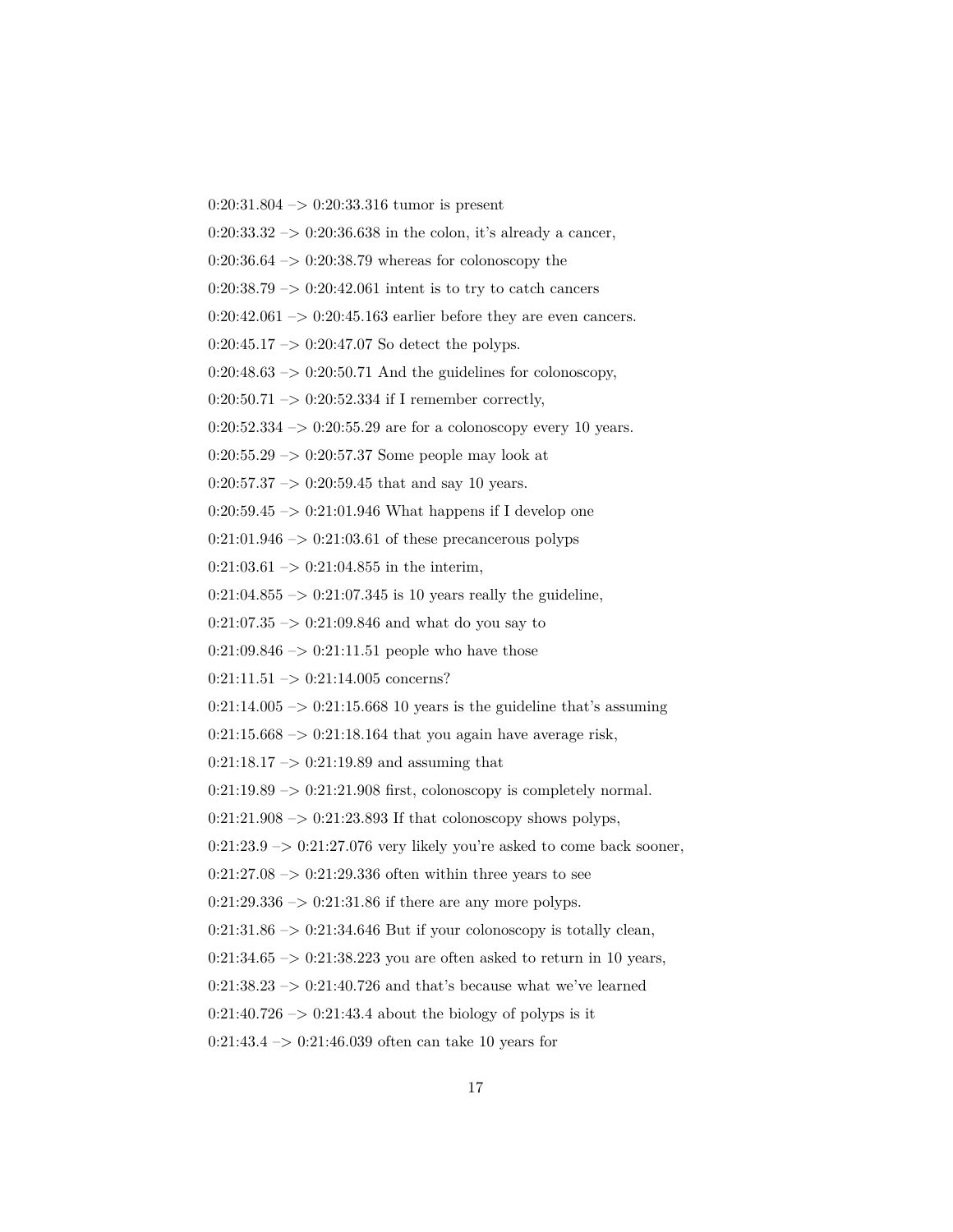$0:21:46.039 \rightarrow 0:21:48.967$  a polyp to turn into a cancer.

 $0:21:48.97 \rightarrow 0:21:49.816$  Now that's

 $0:21:49.816 \rightarrow 0:21:52.777$  I would say on average or typical

 $0:21:52.777 \rightarrow 0:21:56.04$  there are exceptions to that rule, and

 $0:21:56.04 \rightarrow 0:21:59.91$  so the good news for all of our listeners,

 $0:21:59.91 \rightarrow 0:22:03.294$  of course, is that if you do undergo

 $0:22:03.294 \rightarrow 0:22:05.93$  a colonoscopy as Doctor Kunz is

 $0:22:05.93 \rightarrow 0:22:08.94$  recommending starting at the age of 45,

 $0:22:08.94 \rightarrow 0:22:10.66$  if it's completely clean,

 $0:22:10.66 \rightarrow 0:22:13.24$  you don't have to drink that

 $0:22:13.32 \rightarrow 0:22:15.39$  prep for another 10 years,

 $0:22:15.39 \rightarrow 0:22:19.66$  which is always a nice thing to know as well.

0:22:19.66 –> 0:22:20.92 Doctor Kunz,

 $0:22:20.92 \rightarrow 0:22:23.056$  you had mentioned that

 $0:22:23.06 \rightarrow 0:22:25.125$  for these polyps you can kind of

 $0:22:25.125 \rightarrow 0:22:28.098$  take them out at the time of the

 $0:22:28.098 \rightarrow 0:22:29.714$  colonoscopy and potentially prevent

 $0:22:29.714 \rightarrow 0:22:31.599$  yourself from getting a cancer.

 $0:22:31.6 \rightarrow 0:22:34.085$  But if you've got a neuroendocrine tumor,

 $0:22:34.09 \rightarrow 0:22:36.589$  that's often a cancer that's already there.

 $0:22:36.59 \rightarrow 0:22:39.355$  And sometimes you can find colon cancers

 $0:22:39.355 \rightarrow 0:22:42.234$  that are already in the form of a

 $0:22:42.234 \rightarrow 0:22:44.419$  colon cancer before finding it just as

 $0:22:44.42 \rightarrow 0:22:46.91$  a polyp. Is that right?

 $0:22:46.91 \rightarrow 0:22:49.943$  Yes, and so the biopsy that's done at the time

 $0:22:49.943 \rightarrow 0:22:53.124$  of the colonoscopy can help us to tell

 $0:22:53.13 \rightarrow 0:22:55.026$  what kind of cancer this is,

 $0:22:55.03 \rightarrow 0:22:56.92$  is this an adenocarcinoma?

 $0:22:56.92 \rightarrow 0:22:58.816$  Is it just a pre cancer?

 $0:22:58.82 \rightarrow 0:23:00.4$  Is this a neuroendocrine cancer?

0:23:00.4 –> 0:23:02.682 So if it's a pre cancer and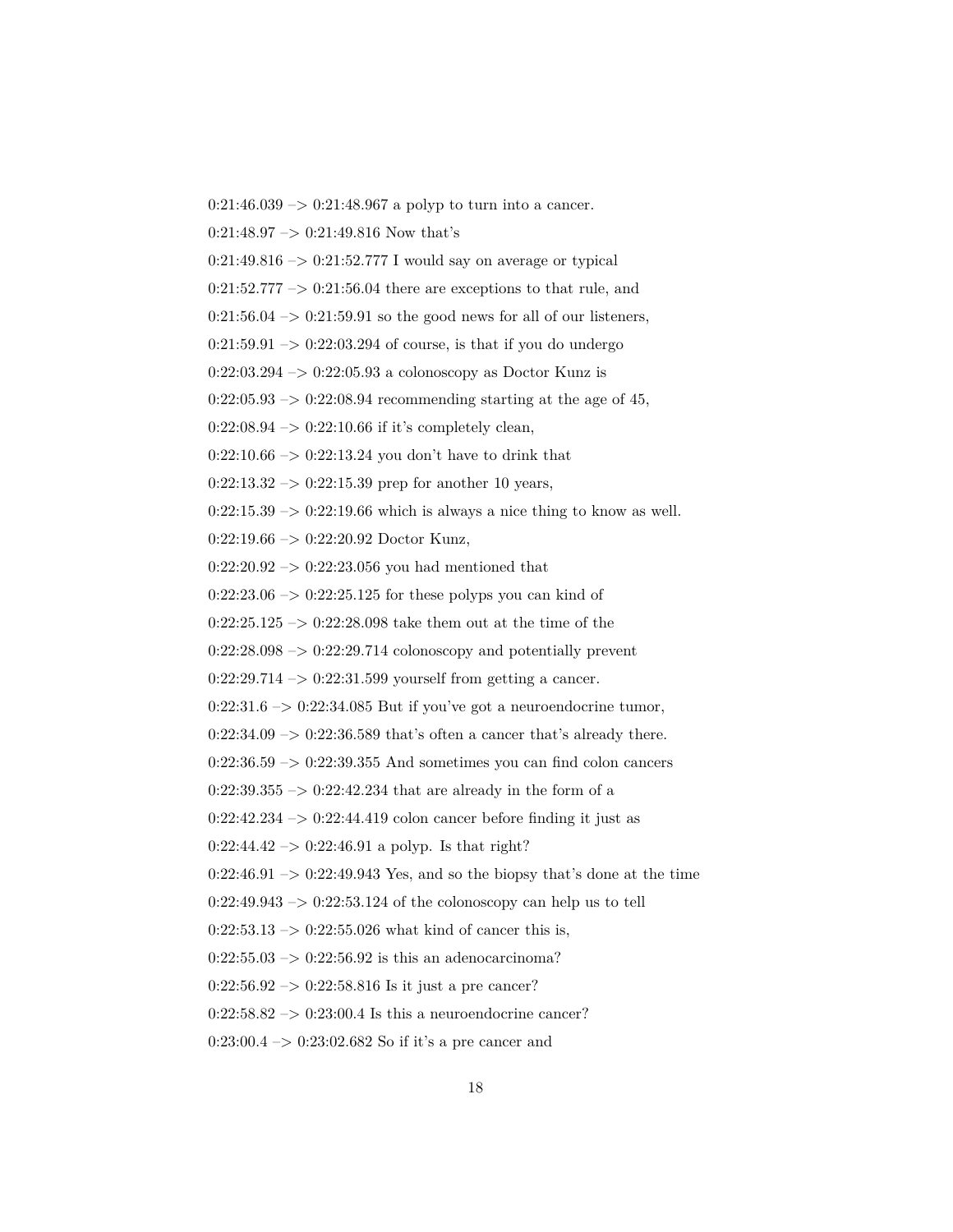$0:23:02.682 \rightarrow 0:23:04.508$  the polyps removed is that it?  $0:23:04.51 \rightarrow 0:23:06.4$  Do you have to take anymore  $0:23:06.4 \rightarrow 0:23:08.049$  medications or is removing the  $0:23:08.049 \rightarrow 0:23:10.011$  polyp and getting your follow up  $0:23:10.011 \rightarrow 0:23:13.2$  colonoscopy all you need to do?  $0:23:13.2 \rightarrow 0:23:15.718$  If all that is detected is a  $0:23:15.718 \rightarrow 0:23:17.77$  polyp and they're able to  $0:23:17.854 \rightarrow 0:23:20.139$  completely remove it  $0:23:20.14 \rightarrow 0:23:22.11$  then the recommendation is just  $0:23:22.11 \rightarrow 0:23:23.686$  following up your gastroenterologist  $0:23:23.686 \rightarrow 0:23:25.93$  says in terms of recommended intervals.  $0:23:25.93 \rightarrow 0:23:28.246$  So if they find multiple polyps,  $0:23:28.25 \rightarrow 0:23:31.338$  or even just one, it will certainly be,  $0:23:31.34 \rightarrow 0:23:34.562$  please come back and see us before 10 years  $0:23:34.562 \rightarrow 0:23:37.51$  but there is no treatment needed.  $0:23:37.51 \rightarrow 0:23:39.054$  There's no chemotherapy needed,  $0:23:39.054 \rightarrow 0:23:40.984$  and nothing else is needed.  $0:23:43.73 \rightarrow 0:23:47.324$  Let's move on to  $0:23:47.324 \rightarrow 0:23:49.72$  the other two scenarios.  $0:23:49.72 \rightarrow 0:23:53.308$  Let's suppose this is an actual 0:23:53.308 –> 0:23:55.102 garden variety adenocarcinoma.  $0:23:55.11 \rightarrow 0:23:56.91$  What happens then?  $0:23:58.27 \rightarrow 0:24:01.038$  So if we determine that based on the  $0:24:01.038 \rightarrow 0:24:03.828$  biopsy that it's a colon adenocarcinoma,  $0:24:03.83 \rightarrow 0:24:05.8$  then patients are usually  $0:24:05.8 \rightarrow 0:24:08.2$  referred to see an oncology team.  $0:24:08.2 \rightarrow 0:24:09.784$  That team consists of  $0:24:09.784 \rightarrow 0:24:11.368$  usually a medical oncologist,  $0:24:11.37 \rightarrow 0:24:13.746$  like myself, and often a surgeon,  $0:24:13.75 \rightarrow 0:24:16.99$  and we will embark on this staging work up

 $0:24:16.99 \rightarrow 0:24:20.11$  that I'd mentioned a little bit earlier.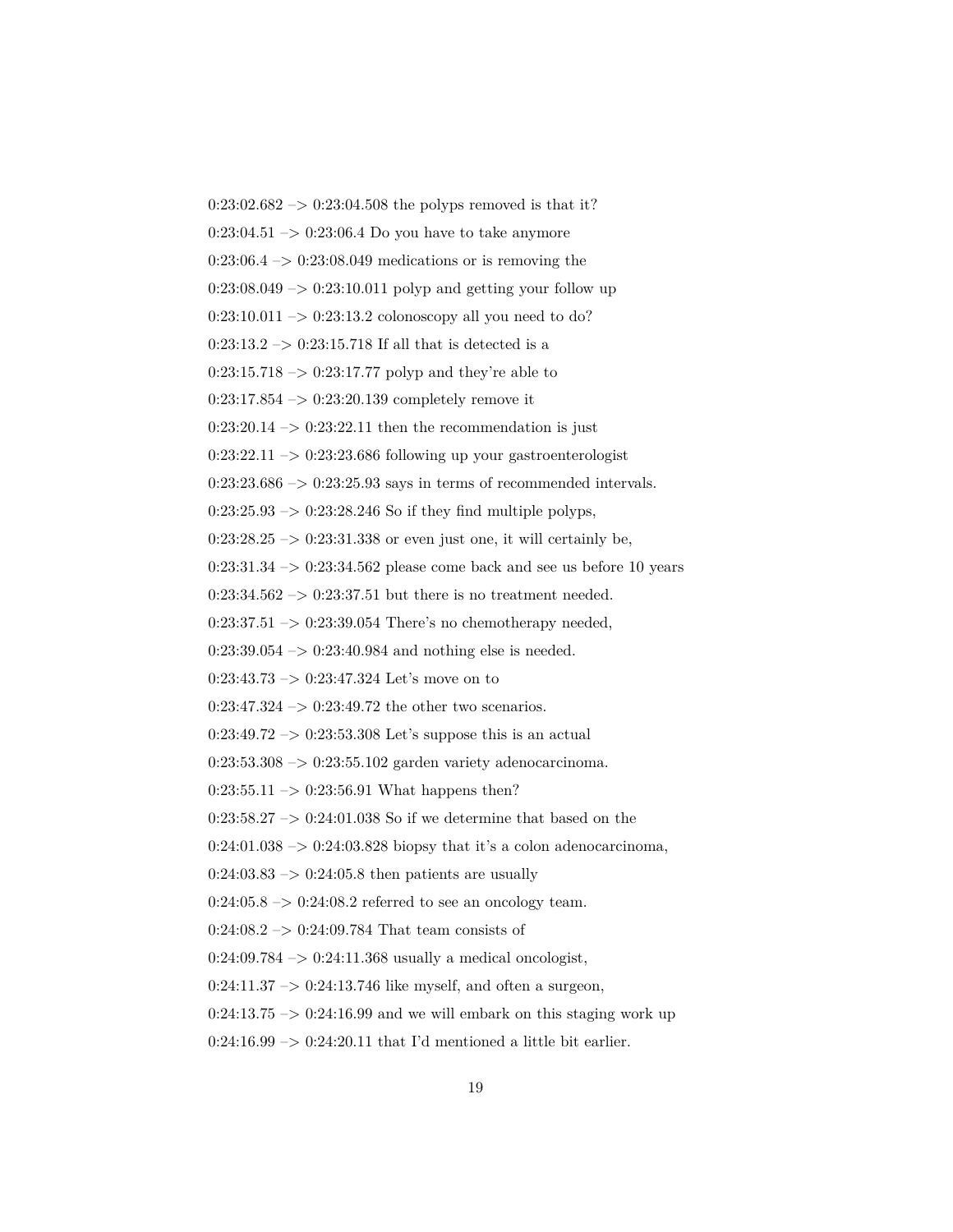$0:24:20.11 \rightarrow 0:24:23.183$  So that includes blood work and that

 $0:24:23.183 \rightarrow 0:24:26.416$  will usually also include a CT scan of

 $0:24:26.416 \rightarrow 0:24:29.55$  the chest and the abdomen and the pelvis.

 $0:24:29.55 \rightarrow 0:24:31.34$  To determine extent of disease,

 $0:24:31.34 \rightarrow 0:24:32.056$  meaning, where

 $0:24:32.056 \rightarrow 0:24:33.846$  has the cancer gone?

 $0:24:33.85 \rightarrow 0:24:36.349$  Is it localized just in the colon?

 $0:24:36.35 \rightarrow 0:24:38.569$  Has it spread to nearby lymph nodes

 $0:24:38.569 \rightarrow 0:24:40.649$  or has it spread further,

 $0:24:40.65 \rightarrow 0:24:43.506$  perhaps to the liver or to the lungs?

 $0:24:44.92 \rightarrow 0:24:47.02$  And so, let's say it

 $0:24:47.02 \rightarrow 0:24:48.7$  hasn't spread anywhere then what?

 $0:24:48.7 \rightarrow 0:24:51.493$  Then we will often have

 $0:24:51.493 \rightarrow 0:24:53.32$  a multidisciplinary team meeting.

 $0:24:53.32 \rightarrow 0:24:56.68$  We do this for many of our cancers.

 $0:24:56.68 \rightarrow 0:24:58.78$  It's called a tumor board.

0:24:58.78  $\rightarrow$  0:25:01.398 In fact, we have our GI cancer

 $0:25:01.398 \rightarrow 0:25:03.4$  tumor board this afternoon,

 $0:25:03.4 \rightarrow 0:25:06.12$  and the tumor board is a place where

 $0:25:06.12 \rightarrow 0:25:08.44$  there are multiple specialists,

 $0:25:08.44 \rightarrow 0:25:09.28$  medical oncologists,

 $0:25:09.28 \rightarrow 0:25:10.54$  surgeons, pathologists, radiologists,

 $0:25:10.54 \rightarrow 0:25:13.078$  a whole group of doctors that

 $0:25:13.078 \rightarrow 0:25:15.25$  will help determine the next

 $0:25:15.25 \rightarrow 0:25:17.854$  best plan for someone who has a

 $0:25:17.854 \rightarrow 0:25:19.678$  localized colon cancer that often

 $0:25:19.678 \rightarrow 0:25:21.897$  the next step is often a surgery

 $0:25:21.897 \rightarrow 0:25:24.56$  to remove a portion of the colon

 $0:25:24.56 \rightarrow 0:25:26.46$  that contains the cancer plus

 $0:25:26.46 \rightarrow 0:25:28.36$  some additional colon to make

 $0:25:28.36 \rightarrow 0:25:30.647$  sure that we've removed enough and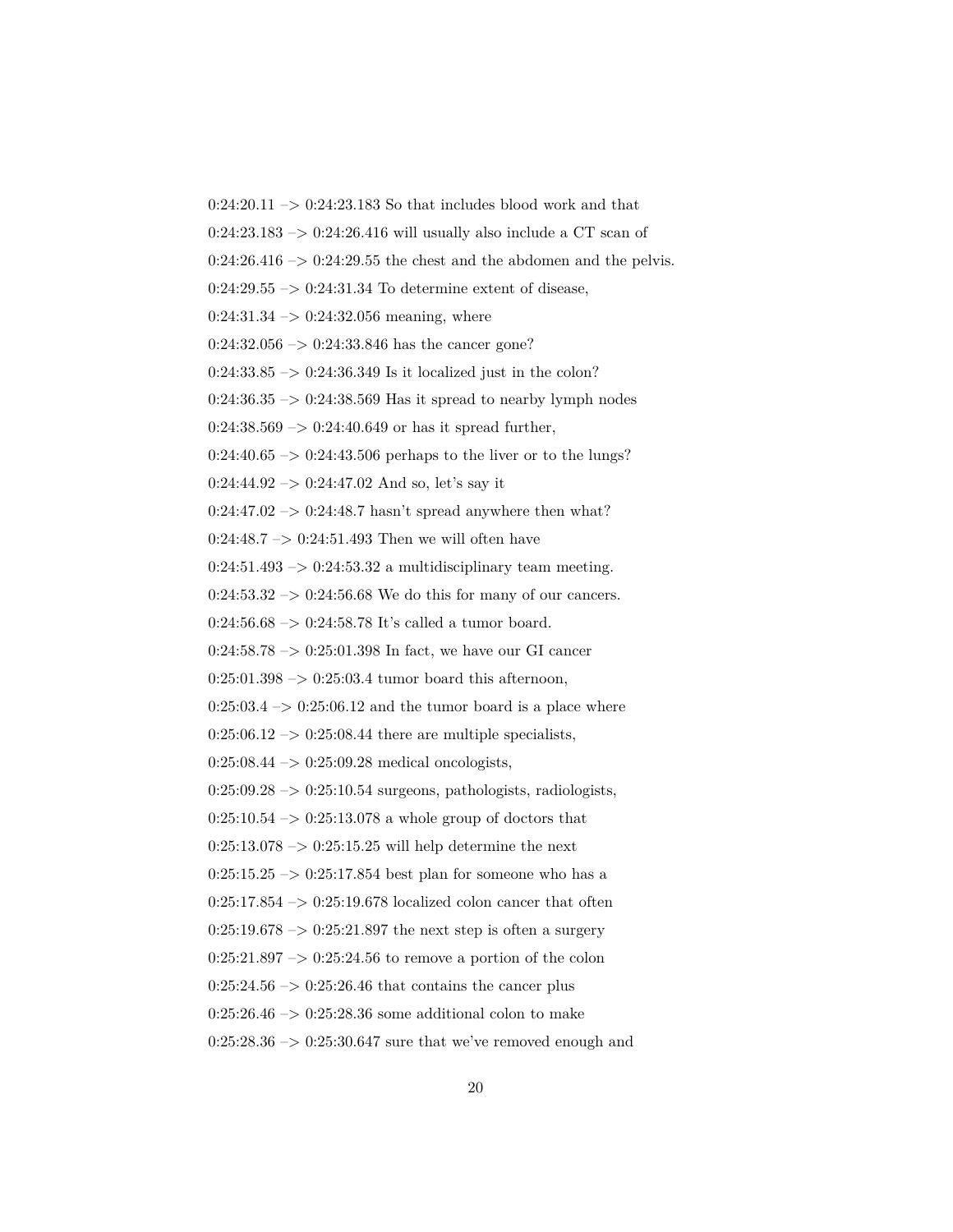$0:25:30.647 \rightarrow 0:25:33.076$  also some lymph nodes to help us

 $0:25:33.076 \rightarrow 0:25:35.202$  determine if the cancer

 $0:25:35.202 \rightarrow 0:25:37.27$  has spread to those lymph nodes.

 $0:25:38.36 \rightarrow 0:25:40.465$  And then is chemotherapy or

 $0:25:40.465 \rightarrow 0:25:42.57$  radiation in their future as well?

 $0:25:42.57 \rightarrow 0:25:44.675$  That depends on

 $0:25:44.675 \rightarrow 0:25:46.78$  the stage of the tumor.

 $0:25:46.78 \rightarrow 0:25:49.306$  So now that the patient

 $0:25:49.31 \rightarrow 0:25:51.03$  has had their surgery,

 $0:25:51.03 \rightarrow 0:25:53.61$  we are able to accurately determine

 $0:25:53.692 \rightarrow 0:25:56.9$  what stage they have in this stage is

 $0:25:56.9 \rightarrow 0:25:59.408$  determined based on three key features,

 $0:25:59.41 \rightarrow 0:26:01.936$  and that's called the TNM staging.

 $0:26:01.94 \rightarrow 0.26:04.768$  which stands for tumor (T), nodes (N), and metastases (M).

 $0:26:04.768 \rightarrow 0:26:07.841$  And the T stage generally refers to

 $0:26:07.841 \rightarrow 0:26:11.3$  ia combination of the size and then

 $0:26:11.3 \rightarrow 0:26:14.244$  how deep in the lining of the colon

0:26:14.244 – $> 0:26:16.986$  that tumor has spread, the N stage

 $0:26:16.986 \rightarrow 0:26:19.793$  refers to the number of lymph nodes

 $0:26:19.793 \rightarrow 0:26:22.193$  involved and the M stage refers

0:26:22.193  $\rightarrow$  0:26:24.17 to has the cancer metastasized

 $0:26:24.17 \rightarrow 0:26:26.51$  or spread to a distant location,

 $0:26:26.51 \rightarrow 0:26:28.85$  like the liver or the lungs,

 $0:26:28.85 \rightarrow 0:26:30.8$  and so our pathologists help

 $0:26:30.8 \rightarrow 0:26:32.36$  us with that.

 $0:26:32.36 \rightarrow 0:26:35.09$  The CT scan itself also helps us,

 $0:26:35.09 \rightarrow 0:26:37.547$  and so for someone with a colon

0:26:37.547  $\rightarrow$  0:26:40.16 cancer it's a little bit nuanced,

 $0:26:40.16 \rightarrow 0:26:42.59$  but I would say in general,

 $0:26:42.59 \rightarrow 0:26:45.416$  if someone has a colon cancer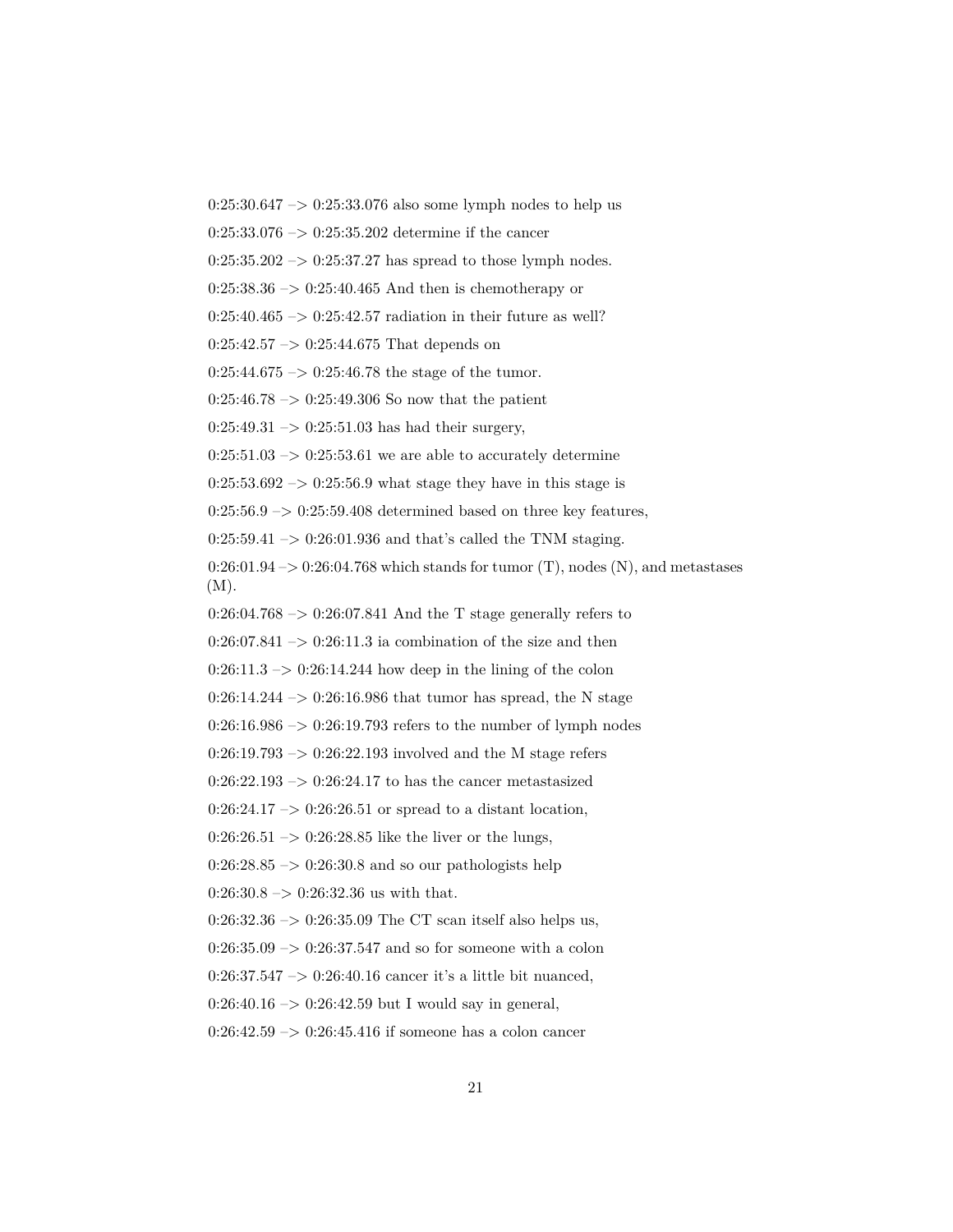$0:26:45.416 \rightarrow 0:26:48.459$  that is stage three or greater,  $0:26:48.46 \rightarrow 0:26:51.876$  that would mean that they have  $0:26:51.88 \rightarrow 0:26:53.832$  local lymph nodes involved  $0:26:53.832 \rightarrow 0:26:56.272$  that usually does mean that  $0:26:56.28 \rightarrow 0:26:58.46$  they need post surgical chemotherapy  $0:26:58.46 \rightarrow 0:27:01.925$  and so now let's move to the  $0:27:01.925 \rightarrow 0:27:03.129$  neuroendocrine situation.  $0:27:03.13 \rightarrow 0:27:05.142$  How are these different?  $0:27:05.142 \rightarrow 0:27:08.16$  How often do you find metastases  $0:27:08.252 \rightarrow 0:27:10.457$  at the time of diagnosis?  $0:27:10.46 \rightarrow 0:27:12.528$  Are these resected surgically?  $0:27:12.528 \rightarrow 0:27:15.63$  Is there more often medical management?  $0:27:15.63 \rightarrow 0:27:18.6$  How is your approach similar or  $0:27:18.6 \rightarrow 0:27:22.35$  different to regular colon cancer?  $0:27:22.35 \rightarrow 0:27:24.318$  Well, I think that  $0:27:24.32 \rightarrow 0:27:26.944$  the work up for many of these GI  $0:27:26.944 \rightarrow 0:27:29.463$  cancers are the same where we get a  $0:27:29.463 \rightarrow 0:27:31.757$  biopsy and we do this staging work  $0:27:31.757 \rightarrow 0:27:34.487$  up with blood tests and a CT scan.  $0:27:34.487 \rightarrow 0:27:36.449$  And then we meet and  $0:27:36.45 \rightarrow 0:27:38.4$  we have a tumor board discussion  $0:27:38.4 \rightarrow 0:27:40.719$  to come up with the next plan,  $0:27:40.72 \rightarrow 0:27:42.688$  so those are the common principles.  $0:27:42.69 \rightarrow 0:27:43.749$  But you're right,  $0:27:43.749 \rightarrow 0:27:45.514$  the treatment plan and tailoring  $0:27:45.514 \rightarrow 0:27:47.358$  that treatment to the patient often  $0:27:47.358 \rightarrow 0:27:49.413$  differs by cancer and so that is  $0:27:49.413 \rightarrow 0:27:50.889$  true for neuroendocrine tumors.  $0:27:50.89 \rightarrow 0:27:52.039$  Neuroendocrine tumors are  $0:27:52.039 \rightarrow 0:27:53.954$  often much slower growing than  $0:27:53.954 \rightarrow 0:27:55.41$  their adenocarcinoma counterparts,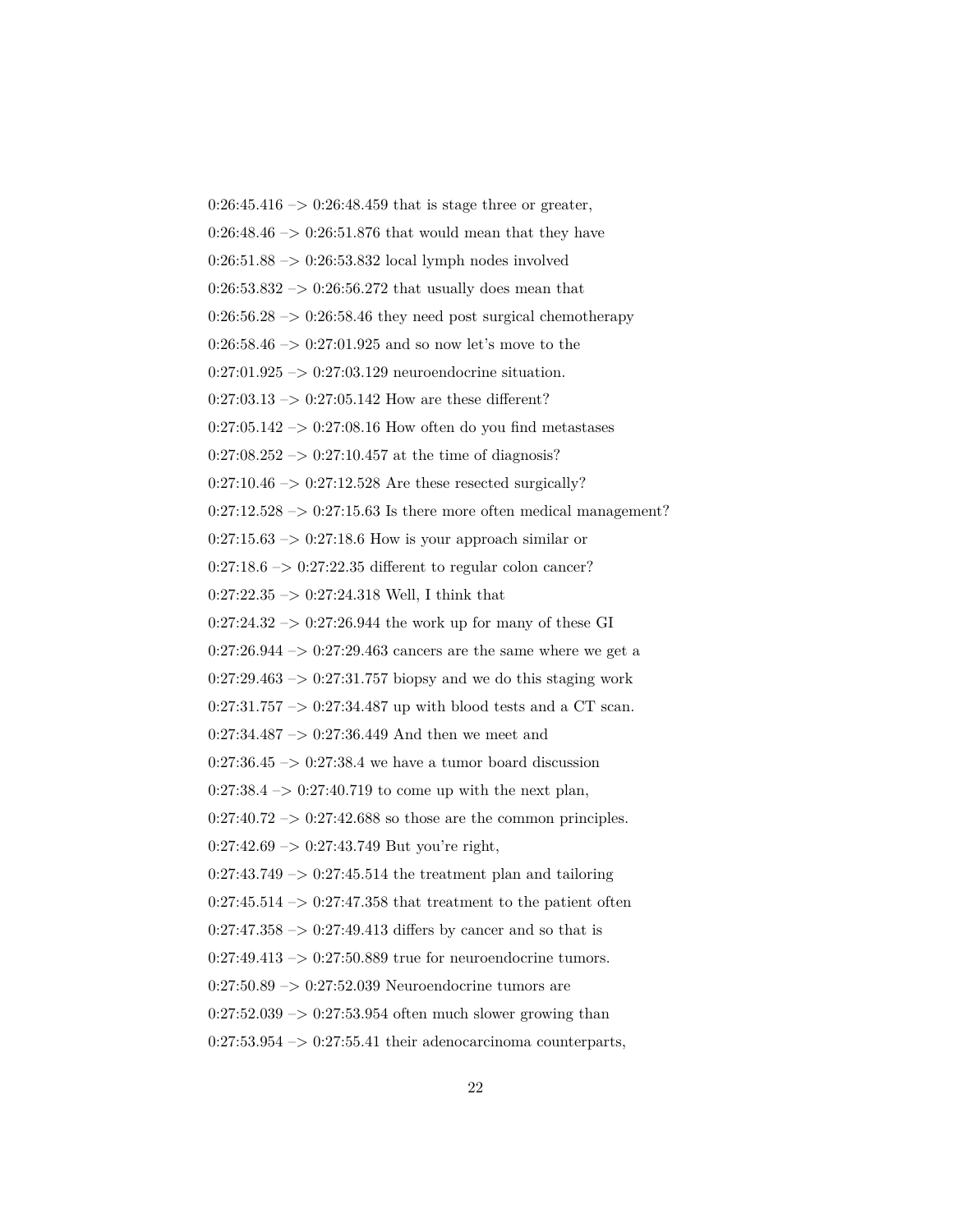$0:27:55.41 \rightarrow 0:27:57.648$  and neuroendocrine

 $0:27:57.648 \rightarrow 0:27:59.788$  tumors have a very different

 $0:27:59.788 \rightarrow 0:28:01.51$  system of classification.

 $0:28:01.51 \rightarrow 0:28:05.434$  I won't go into all of those details now,

 $0:28:05.44 \rightarrow 0:28:08.254$  but that does help us determine

 $0:28:08.254 \rightarrow 0:28:11.538$  what the next best step is and

 $0:28:11.54 \rightarrow 0:28:15.578$  we do include things like surgery.

 $0:28:15.58 \rightarrow 0:28:18.064$  Sometimes patients will have had the

 $0:28:18.064 \rightarrow 0:28:21.108$  cancer spread at the time of diagnosis,

 $0:28:21.11 \rightarrow 0:28:23.23$  and if that's the case,

 $0:28:23.23 \rightarrow 0:28:24.58$  we have medications,

 $0:28:24.58 \rightarrow 0:28:25.93$  including some chemotherapies

 $0:28:25.93 \rightarrow 0:28:28.33$  that help us slow down the

 $0:28:28.33 \rightarrow 0:28:31.93$  growth of that cancer, and so the

 $0:28:31.93 \rightarrow 0:28:34.076$  chemotherapies though are different than

 $0:28:34.076 \rightarrow 0:28:37.26$  what you would get for a regular colon

 $0:28:37.26 \rightarrow 0:28:38.956 \text{ cancer?}$ 

 $0:28:38.956 \rightarrow 0:28:41.08$  This is an important

 $0:28:41.08 \rightarrow 0:28:43.63$  take home for every cancer type.

 $0:28:43.63 \rightarrow 0:28:46.1$  The chemotherapy regimen

 $0:28:46.1 \rightarrow 0:28:48.788$  is often different

 $0:28:48.788 \rightarrow 0:28:50.819$  depending on that cancer type.

 $0:28:50.82 \rightarrow 0:28:52.388$  There's sometimes some overlap,

 $0:28:52.39 \rightarrow 0:28:54.376$  but for the most part,

 $0:28:54.376 \rightarrow 0:28:57.197$  the way we determine if a chemotherapy

 $0:28:57.197 \rightarrow 0:28:59.552$  regimen works for a given cancer

 $0:28:59.552 \rightarrow 0:29:01.427$  is through a clinical trial.

 $0:29:01.43 \rightarrow 0:29:04.02$  Clinical trials are ways we test new

 $0:29:04.02 \rightarrow 0:29:05.956$  medicines or new combinations of

 $0:29:05.956 \rightarrow 0:29:08.218$  medicines and prove that it works

 $0:29:08.218 \rightarrow 0:29:10.86$  in a very specific cancer type.